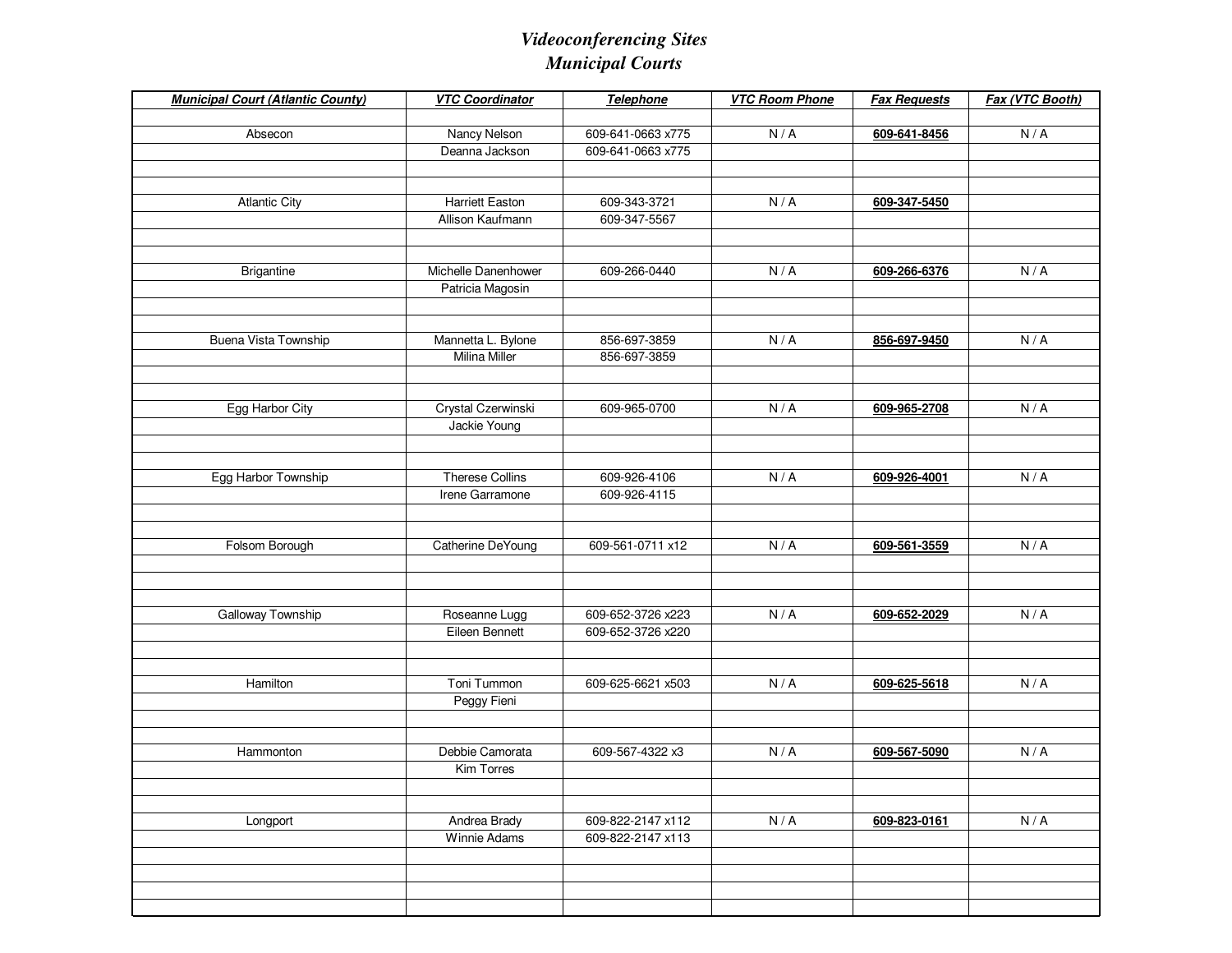| <b>Municipal Court (Atlantic County)</b> | <b>VTC Coordinator</b>              | <b>Telephone</b>  | <b>VTC Room Phone</b> | <b>Fax Requests</b>          | Fax (VTC Booth) |
|------------------------------------------|-------------------------------------|-------------------|-----------------------|------------------------------|-----------------|
|                                          |                                     |                   |                       |                              |                 |
| Margate                                  | Maureen Larkin                      | 609-822-1998      | N/A                   | 609-822-3249                 | N/A             |
|                                          | Fred Verna                          | 609-822-8053      |                       |                              |                 |
|                                          |                                     |                   |                       |                              |                 |
|                                          |                                     | 609-561-6696 x13  | N/A                   |                              | N/A             |
| Mullica Twp.                             | Eunice Aquina<br>Det. John Thompson | 609-561-7600 x27  |                       | 609-561-3031<br>609-561-4854 |                 |
|                                          | Sgt. Aquino                         | 609-561-7600 x23  |                       |                              |                 |
|                                          |                                     |                   |                       |                              |                 |
|                                          |                                     |                   |                       |                              |                 |
| Northfield                               | Donna Clark                         | 609-641-2832 x129 | N/A                   | 609-641-3359                 | N/A             |
|                                          | Deanna Krupp                        | 609-641-2832 x130 |                       |                              |                 |
|                                          |                                     |                   |                       |                              |                 |
|                                          |                                     |                   |                       |                              |                 |
| Pleasantville                            | Nancy Cramer                        | 609-484-3660      | N/A                   | 609-484-8641                 | N/A             |
|                                          | Audrey Hill                         | 609-484-3662      |                       |                              |                 |
|                                          |                                     |                   |                       |                              |                 |
|                                          |                                     |                   |                       |                              |                 |
| Somers Point                             | Margaret Wismer                     | 609-927-2951 x119 | N/A                   | 609-927-9741                 | N/A             |
|                                          | Dawn Headington                     | 609-927-2951 x118 |                       |                              |                 |
|                                          |                                     |                   |                       |                              |                 |
| Ventnor                                  | Deborah Havrilchak                  | 609-823-7974      | N/A                   |                              | N/A             |
|                                          | Kathy Robbins                       | 609-823-7907      |                       | 609-487-3021                 |                 |
|                                          |                                     |                   |                       |                              |                 |
|                                          |                                     |                   |                       |                              |                 |
|                                          |                                     |                   |                       |                              |                 |
|                                          |                                     |                   |                       |                              |                 |
|                                          |                                     |                   |                       |                              |                 |
|                                          |                                     |                   |                       |                              |                 |
|                                          |                                     |                   |                       |                              |                 |
|                                          |                                     |                   |                       |                              |                 |
|                                          |                                     |                   |                       |                              |                 |
|                                          |                                     |                   |                       |                              |                 |
|                                          |                                     |                   |                       |                              |                 |
|                                          |                                     |                   |                       |                              |                 |
|                                          |                                     |                   |                       |                              |                 |
|                                          |                                     |                   |                       |                              |                 |
|                                          |                                     |                   |                       |                              |                 |
|                                          |                                     |                   |                       |                              |                 |
|                                          |                                     |                   |                       |                              |                 |
|                                          |                                     |                   |                       |                              |                 |
|                                          |                                     |                   |                       |                              |                 |
|                                          |                                     |                   |                       |                              |                 |
|                                          |                                     |                   |                       |                              |                 |
|                                          |                                     |                   |                       |                              |                 |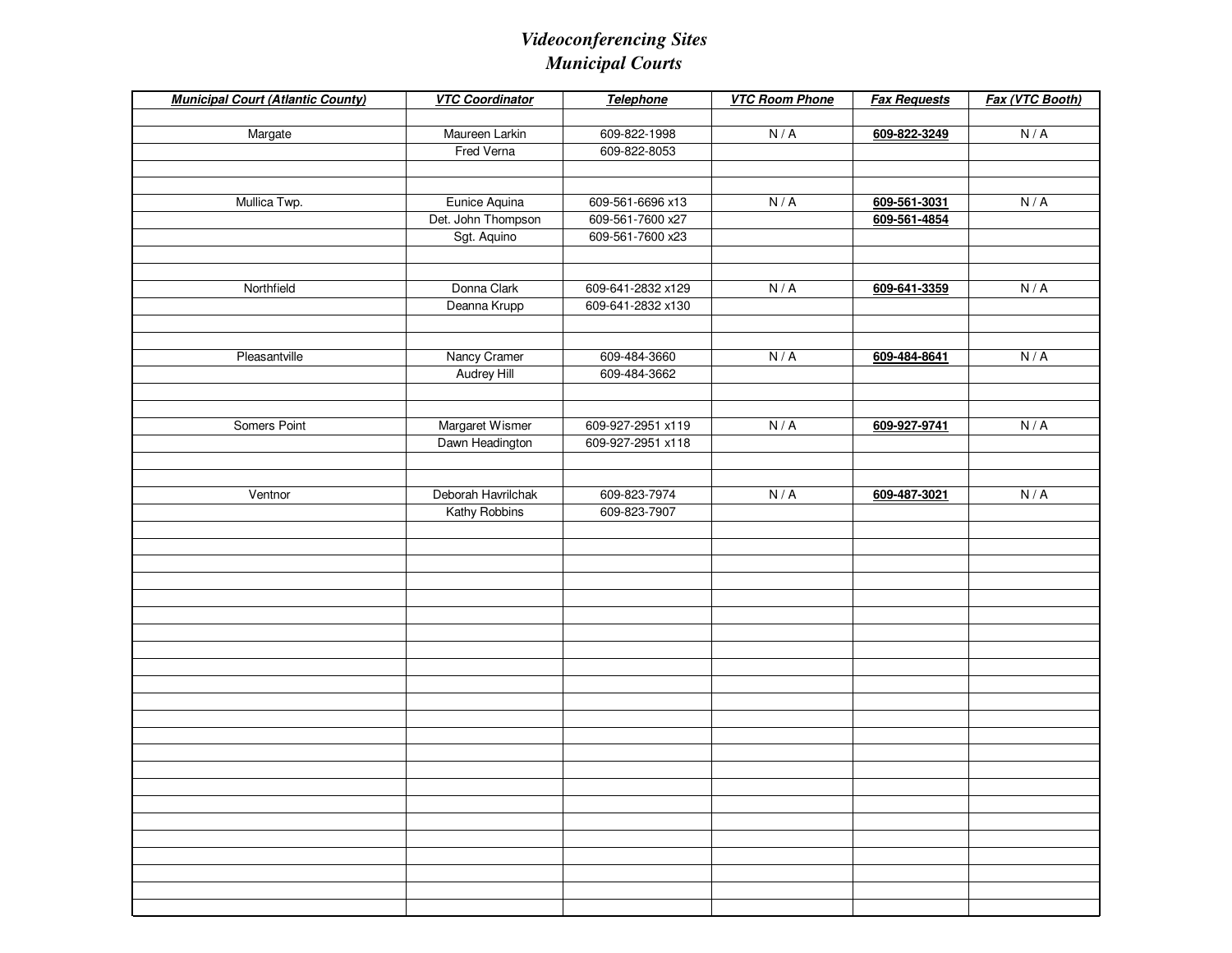| <b>Municipal Court (Bergen County)</b> | <b>VTC Coordinator</b> | Telephone          | <b>VTC Room Phone</b> | <b>Fax Requests</b> | Fax (VTC Booth) |
|----------------------------------------|------------------------|--------------------|-----------------------|---------------------|-----------------|
| Fair Lawn                              | Clare Cabibbo          | 201-794-5348       | N/A                   | 201-703-4262        | N/A             |
|                                        | Sharon Baeli           | 201-794-5350       |                       |                     |                 |
|                                        |                        |                    |                       |                     |                 |
|                                        |                        |                    |                       |                     |                 |
| Fairview                               | Serina M. Ruberto      | 201-943-4368       | N/A                   | 201-943-4402        | N/A             |
|                                        | Chris Rossi            |                    |                       |                     |                 |
|                                        |                        |                    |                       |                     |                 |
|                                        |                        |                    |                       |                     |                 |
| Fort Lee                               | June C. Keelen         | 201-592-3500 x1045 | N/A                   | 201-224-0031        | N/A             |
|                                        | Dana Reilly            |                    |                       |                     |                 |
|                                        |                        |                    |                       |                     |                 |
|                                        |                        |                    |                       |                     |                 |
| Hackensack                             | Elizabeth Pezzillo     | 201-646-3970       | N/A                   | 201-646-0202        | N/A             |
|                                        | Mary Kurzum            | 201-646-3974       |                       |                     |                 |
|                                        |                        |                    |                       |                     |                 |
|                                        |                        |                    |                       |                     |                 |
| Paramus                                | Janis Erdman           | 201-265-2100 x652  | N/A                   | 201-265-6428        | N/A             |
|                                        |                        |                    |                       |                     |                 |
| Teaneck                                | Jill Graham            | 201-837-4850       | N/A                   | 201-833-8047        | N/A             |
|                                        | Dorothy Jones          | 201-837-4850       |                       |                     |                 |
|                                        | Rona Gil DeLeon        | 201-837-4850       |                       |                     |                 |
|                                        | Chantay Robinson       | 201-837-4850       |                       |                     |                 |
|                                        |                        |                    |                       |                     |                 |
|                                        |                        |                    |                       |                     |                 |
|                                        |                        |                    |                       |                     |                 |
|                                        |                        |                    |                       |                     |                 |
|                                        |                        |                    |                       |                     |                 |
|                                        |                        |                    |                       |                     |                 |
|                                        |                        |                    |                       |                     |                 |
|                                        |                        |                    |                       |                     |                 |
|                                        |                        |                    |                       |                     |                 |
|                                        |                        |                    |                       |                     |                 |
|                                        |                        |                    |                       |                     |                 |
|                                        |                        |                    |                       |                     |                 |
|                                        |                        |                    |                       |                     |                 |
|                                        |                        |                    |                       |                     |                 |
|                                        |                        |                    |                       |                     |                 |
|                                        |                        |                    |                       |                     |                 |
|                                        |                        |                    |                       |                     |                 |
|                                        |                        |                    |                       |                     |                 |
|                                        |                        |                    |                       |                     |                 |
|                                        |                        |                    |                       |                     |                 |
|                                        |                        |                    |                       |                     |                 |
|                                        |                        |                    |                       |                     |                 |
|                                        |                        |                    |                       |                     |                 |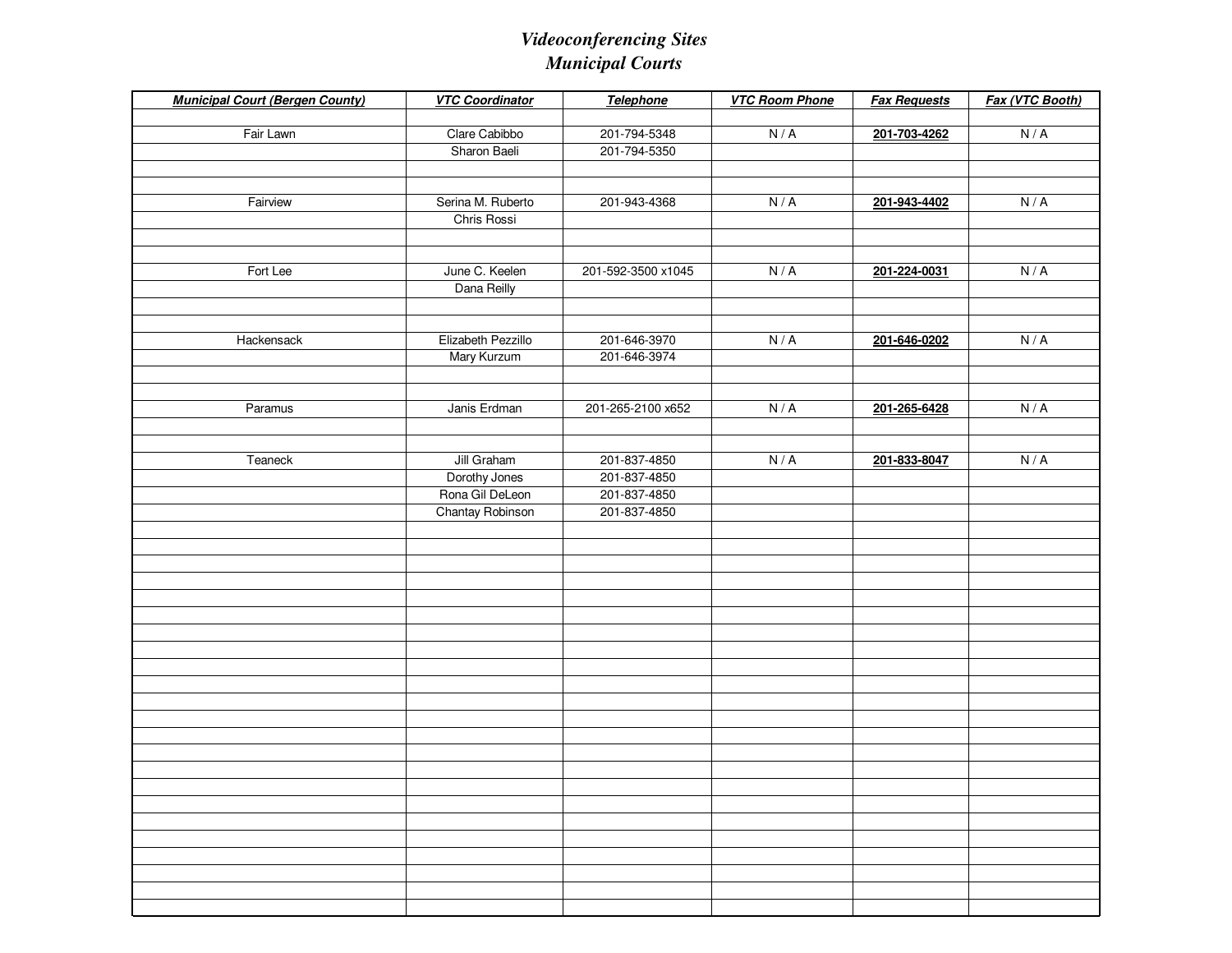| <b>Municipal Court (Burlington County)</b>              | <b>VTC Coordinator</b>      | Telephone          | <b>VTC Room Phone</b> | <b>Fax Requests</b> | Fax (VTC Booth) |
|---------------------------------------------------------|-----------------------------|--------------------|-----------------------|---------------------|-----------------|
|                                                         |                             |                    |                       |                     |                 |
| Bass River / Washington Township                        | Marilyn Winterberg          | 609-296-4852       | N/A                   | 609-296-0193        | N/A             |
|                                                         | Peggy Beck                  |                    |                       |                     |                 |
|                                                         |                             |                    |                       |                     |                 |
| Beverly                                                 | Lorraine Lingle             | 609-387-0061 x111  | N/A                   | 609-386-1351        | N/A             |
|                                                         | Alice Breen                 | 609-387-0061 x110  |                       |                     |                 |
|                                                         |                             |                    |                       |                     |                 |
|                                                         |                             |                    |                       |                     |                 |
| Bordentown Township                                     | Melissa Ross                | 609-298-2800 x2119 | N/A                   | 609-291-9324        | N/A             |
|                                                         | Ann Marie Allen             | 609-298-2800 x2118 |                       |                     |                 |
|                                                         | Dan Melega                  | 609-298-2800 x2117 |                       |                     |                 |
|                                                         |                             |                    |                       |                     |                 |
| <b>Burlington City</b>                                  | JoAnn Berry                 | 609-386-0200 x176  | N/A                   | 609-386-4005        | N/A             |
|                                                         | Liz Fitzpatrick             | 609-386-0200 x175  |                       |                     |                 |
|                                                         |                             |                    |                       |                     |                 |
|                                                         |                             |                    |                       |                     |                 |
| <b>Burlington Township</b>                              | Rosa Henry                  | 609-239-5825       | N/A                   | 609-239-2191        | N/A             |
|                                                         | Joyce West                  | 609-239-5824       |                       |                     |                 |
|                                                         |                             |                    |                       |                     |                 |
|                                                         | <b>Carol Rossell</b>        |                    |                       |                     |                 |
| Chesterfield<br>(Merged with North Hanover/Wrightstown) | Carol Beismann              | 609-758-2522 x13   | N/A                   | 609-758-6720        | N/A             |
|                                                         |                             |                    |                       |                     |                 |
|                                                         |                             |                    |                       |                     |                 |
| Cinnaminson Township                                    | Jacqueline Gleason          | 856-829-4027 x309  | N/A                   | 856-829-2893        | N/A             |
|                                                         | Gina Leusner                | 856-829-4027 x317  |                       |                     |                 |
|                                                         |                             |                    |                       |                     |                 |
|                                                         |                             |                    |                       |                     |                 |
| Delanco                                                 | Jennifer Esposito           | 856-461-0181       | N/A                   | 856-764-0984        | N/A             |
|                                                         |                             |                    |                       |                     |                 |
| Delran                                                  | <b>Cindy Smithen</b>        | 856-461-3888       | N/A                   | 856-461-7357        | N/A             |
|                                                         |                             |                    |                       |                     |                 |
|                                                         |                             |                    |                       |                     |                 |
|                                                         |                             |                    |                       |                     |                 |
| Eastampton Township                                     | <b>Theresa Nichols</b>      | 609-261-0829       | N/A                   | 609-267-5653        | N/A             |
|                                                         | Christopher Halloran        | 609-261-0832       |                       |                     |                 |
|                                                         |                             |                    |                       |                     |                 |
|                                                         |                             |                    |                       |                     |                 |
| Edgewater Park                                          | Ann DiMarco<br>Terri Harper | 609-877-7645       | N/A                   | 609-877-0448        | N/A             |
|                                                         |                             |                    |                       |                     |                 |
|                                                         |                             |                    |                       |                     |                 |
|                                                         |                             |                    |                       |                     |                 |
|                                                         |                             |                    |                       |                     |                 |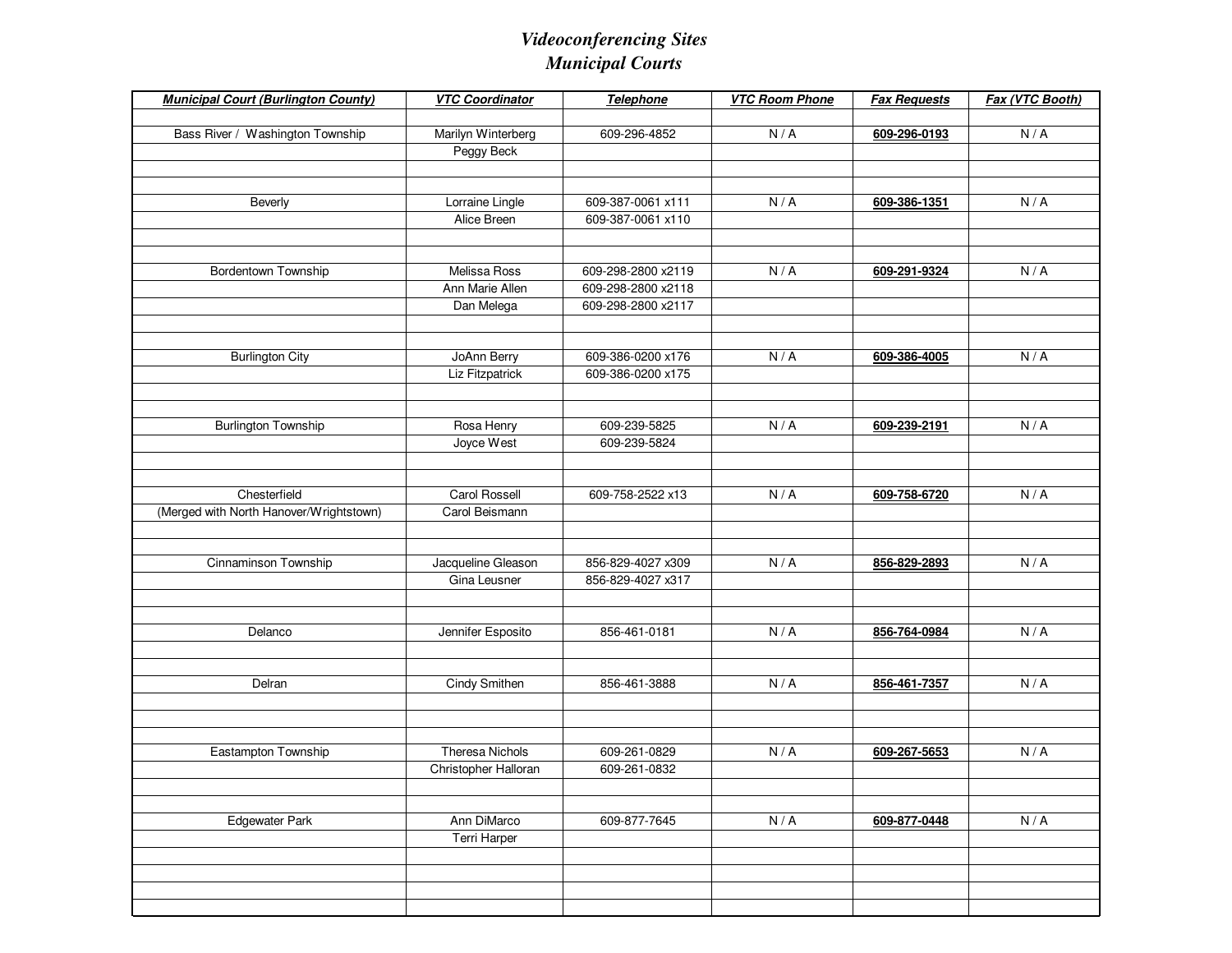| <b>Municipal Court (Burlington County)</b> | <b>VTC Coordinator</b> | Telephone         | <b>VTC Room Phone</b> | <b>Fax Requests</b> | Fax (VTC Booth) |
|--------------------------------------------|------------------------|-------------------|-----------------------|---------------------|-----------------|
|                                            |                        |                   |                       |                     |                 |
| Evesham Township                           | Kim Fullerton          | 856-985-4332      | N/A                   | 856-985-6007        | N/A             |
|                                            | Elaine Lesher          | 856-983-2929      |                       |                     |                 |
|                                            |                        |                   |                       |                     |                 |
|                                            |                        |                   |                       |                     |                 |
| Florence                                   | <b>Patricia Mellor</b> | 609-499-2222      | N/A                   | 609-499-1779        | N/A             |
|                                            | Tracy Verduchi         |                   |                       |                     |                 |
|                                            |                        |                   |                       |                     |                 |
| Hainesport                                 | Pat Fullerton          | 609-267-6444 x3   | N/A                   | 609-267-5250        | N/A             |
|                                            |                        |                   |                       |                     |                 |
|                                            |                        |                   |                       |                     |                 |
|                                            |                        |                   |                       |                     |                 |
| Lumberton                                  | Joanne Snow            | 609-267-3389      | 609-267-9200          | 609-267-8066        | N/A             |
|                                            |                        |                   |                       |                     |                 |
|                                            |                        |                   |                       |                     |                 |
|                                            |                        |                   |                       |                     |                 |
| Mansfield                                  | Colleen Guarrera       | 609-298-9035      | N/A                   | 609-298-3926        | N/A             |
|                                            | Teddi Lee Carter       | 609-298-9035      |                       |                     |                 |
|                                            |                        |                   |                       |                     |                 |
|                                            |                        |                   |                       |                     |                 |
| Maple Shade                                | Eileen Wrigley         | 856-779-9610 x168 | N/A                   | 856-755-1612        | N/A             |
|                                            | Lisa Gonteski          | 856-779-9610 x167 |                       |                     |                 |
|                                            |                        |                   |                       |                     |                 |
| Medford                                    | <b>Teddi Palmer</b>    | 609-654-8813      | N/A                   | 609-654-6132        | N/A             |
|                                            | Stacy McBride          |                   |                       |                     |                 |
|                                            |                        |                   |                       |                     |                 |
|                                            |                        |                   |                       |                     |                 |
| Moorestown                                 | Helena Robinson        | To Be Announced   | N/A                   | N/A                 | N/A             |
|                                            | Karen Ketchen          |                   |                       |                     |                 |
|                                            |                        |                   |                       |                     |                 |
|                                            |                        |                   |                       |                     |                 |
| Mount Holly                                | Sarah Hoffman          | 609-267-0170 x201 | N/A                   | 609-267-1805        | N/A             |
|                                            |                        |                   |                       |                     |                 |
|                                            |                        |                   |                       |                     |                 |
| Mount Laurel                               | Judith Metzger         | 856-234-0001 x271 | N/A                   | 856-234-1172        | N/A             |
|                                            | Valerie Mazzagatti     | 856-234-2003      |                       |                     |                 |
|                                            |                        |                   |                       |                     |                 |
| New Hanover Twp.                           | Diana Davis            | 609-758-7172      | N/A                   | 609-758-2160        | N/A             |
|                                            | Colleen Guarrera       |                   |                       |                     |                 |
|                                            |                        |                   |                       |                     |                 |
|                                            |                        |                   |                       |                     |                 |
|                                            |                        |                   |                       |                     |                 |
|                                            |                        |                   |                       |                     |                 |
|                                            |                        |                   |                       |                     |                 |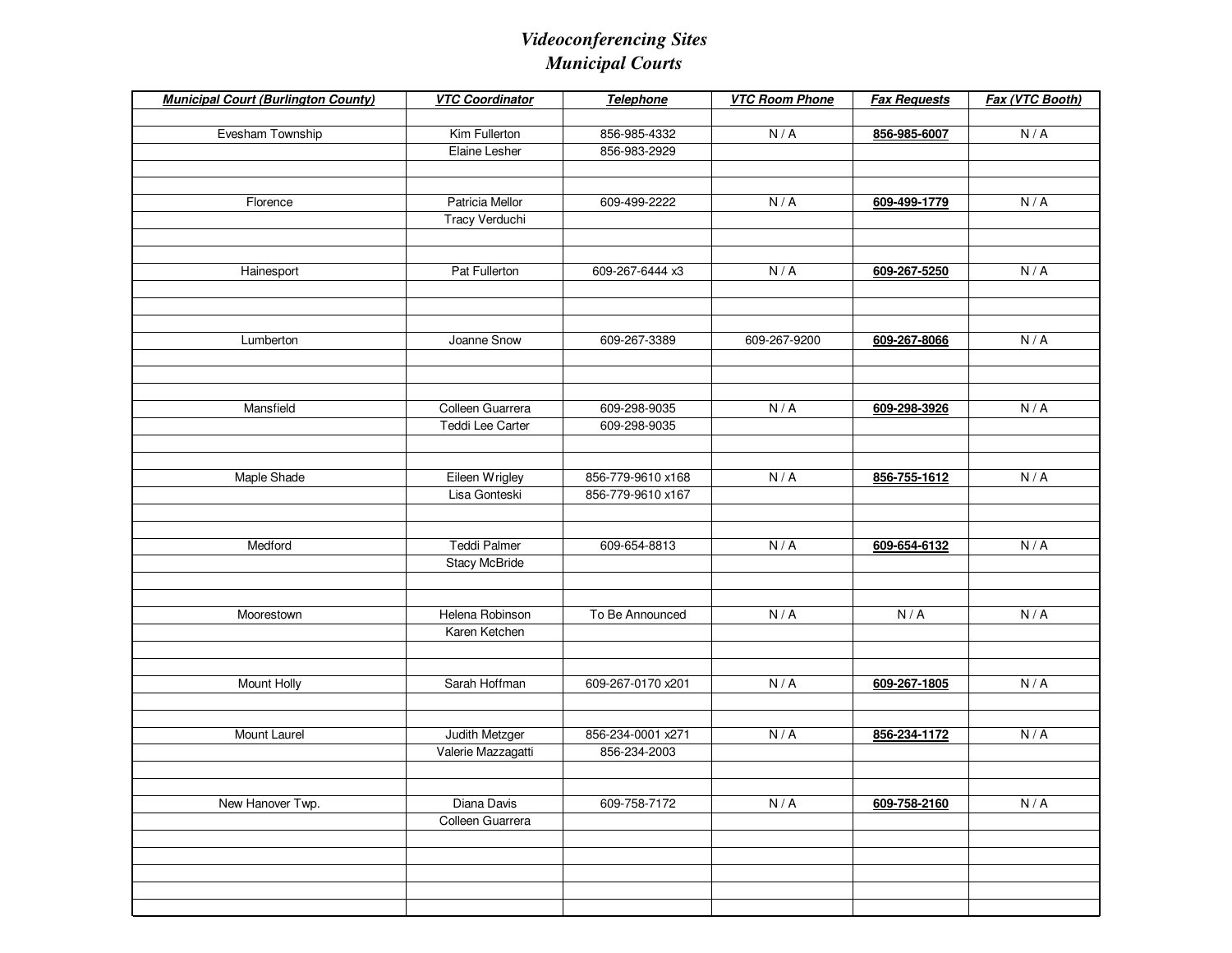| <b>Municipal Court (Burlington County)</b> | <b>VTC Coordinator</b> | Telephone          | <b>VTC Room Phone</b> | <b>Fax Requests</b> | Fax (VTC Booth)             |
|--------------------------------------------|------------------------|--------------------|-----------------------|---------------------|-----------------------------|
|                                            |                        |                    |                       |                     |                             |
| North Hanover/Wrightstown                  | Carol Rossell          | 609-758-2522 x13   | N/A                   | 609-758-6720        | N/A                         |
|                                            | Carol Beismann         |                    |                       |                     |                             |
|                                            |                        |                    |                       |                     |                             |
|                                            |                        |                    |                       |                     |                             |
| Palmyra                                    | Donna Browne           | 856-829-1763       | N/A                   | 856-829-0645        | N/A                         |
|                                            | <b>Tracey McGill</b>   |                    |                       |                     |                             |
|                                            |                        |                    |                       |                     |                             |
|                                            |                        |                    |                       |                     |                             |
| Pemberton Borough                          | Kris Abbondanza        | 609-894-9363       | N/A                   | 609-894-9682        | N/A                         |
|                                            |                        |                    |                       |                     |                             |
|                                            |                        |                    |                       |                     |                             |
| Pemberton Township                         | Louise Spigner         | 609-894-3337       | N/A                   | 609-894-2378        | N/A                         |
|                                            | Lisa Eden              | 609-894-3338       |                       |                     |                             |
|                                            |                        |                    |                       |                     |                             |
|                                            |                        |                    |                       |                     |                             |
| Riverton Borough                           | Jacqueline Gleason     | 856-829-4027 x309  | N/A                   | 856-829-2893        | N/A                         |
|                                            | Gina Leusner           | 856-829-4027 x317  |                       |                     |                             |
|                                            |                        |                    |                       |                     |                             |
|                                            |                        |                    |                       |                     |                             |
| Riverside Township                         | Marianne Ptaszenski    | 856-461-0466       | N/A                   | 856-461-7551        | N/A                         |
|                                            | Sherryl Allen          |                    |                       |                     |                             |
|                                            |                        |                    |                       |                     |                             |
|                                            |                        |                    |                       |                     |                             |
| Shamong Township                           | Cheryl Beaumont        | 609-268-2377 x6    | N/A                   | 609-268-6440        | N/A                         |
|                                            |                        |                    |                       |                     |                             |
|                                            |                        |                    |                       |                     |                             |
| Southampton Township                       | <b>Terry Bodine</b>    | 609-859-2747       | N/A                   | 609-859-3998        | N/A                         |
|                                            | Maria lezii            |                    |                       |                     |                             |
|                                            |                        |                    |                       |                     |                             |
|                                            |                        |                    |                       |                     |                             |
| Springfield Township                       | Ruthann Bice           | 609-723-2465       | N/A                   | 609-723-0900        | N/A                         |
|                                            |                        |                    |                       |                     |                             |
|                                            |                        |                    |                       |                     |                             |
| Westampton                                 | Karen Cochran          | 609-267-1895       | N/A                   | 609-267-1898        | N/A                         |
|                                            | Vicki Jarvis           | 609-267-1929       |                       |                     |                             |
|                                            | Bonita Rankin          | 609-267-1929       |                       |                     |                             |
|                                            |                        |                    |                       |                     |                             |
|                                            |                        |                    |                       |                     |                             |
| Willingboro                                | Joan Sperry            | 609-877-2200 x1040 | N/A                   | 609-835-2385        | $\mathsf{N}\,/\,\mathsf{A}$ |
|                                            | Carolyn Campbell       |                    |                       |                     |                             |
|                                            |                        |                    |                       |                     |                             |
|                                            |                        |                    |                       |                     |                             |
| Woodland Township                          | Laura Mick             | 609-726-9049       | N/A                   | 609-726-9252        | N/A                         |
|                                            | Susan Graubart         |                    |                       |                     |                             |
|                                            |                        |                    |                       |                     |                             |
|                                            |                        |                    |                       |                     |                             |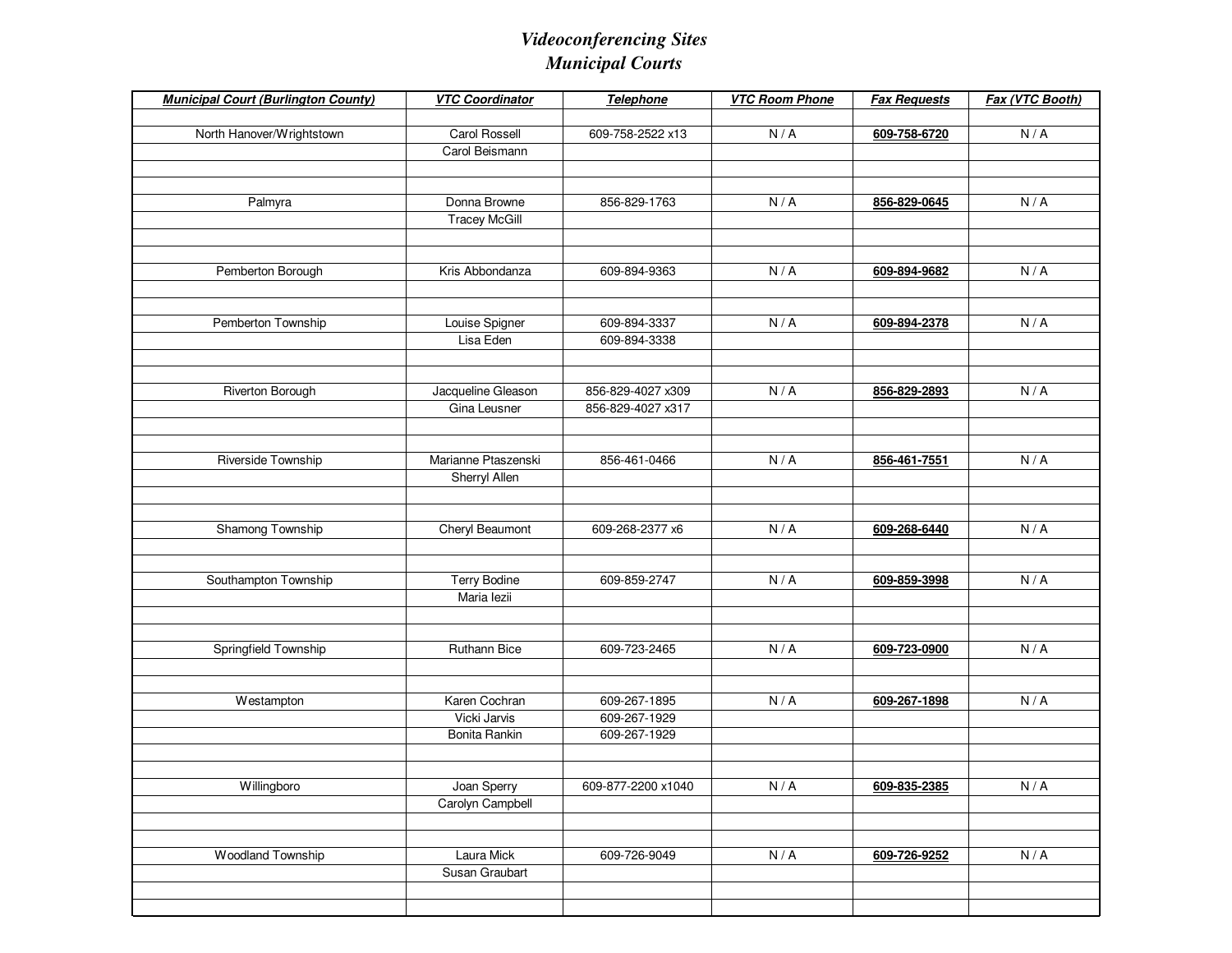| <b>Municipal Court (Camden County)</b> | <b>VTC Coordinator</b> | Telephone          | <b>VTC Room Phone</b> | <b>Fax Requests</b> | Fax (VTC Booth) |
|----------------------------------------|------------------------|--------------------|-----------------------|---------------------|-----------------|
|                                        |                        |                    |                       |                     |                 |
|                                        |                        |                    |                       |                     |                 |
| All Camden Municipal Courts            | <b>Crystal Smith</b>   | 856-379-2200 x4169 | N/A                   | 856-379-2274        | N/A             |
|                                        |                        |                    |                       |                     |                 |
|                                        |                        |                    |                       |                     |                 |
|                                        |                        |                    |                       |                     |                 |
|                                        |                        |                    |                       |                     |                 |
|                                        |                        |                    |                       |                     |                 |
|                                        |                        |                    |                       |                     |                 |
|                                        |                        |                    |                       |                     |                 |
|                                        |                        |                    |                       |                     |                 |
|                                        |                        |                    |                       |                     |                 |
|                                        |                        |                    |                       |                     |                 |
|                                        |                        |                    |                       |                     |                 |
|                                        |                        |                    |                       |                     |                 |
|                                        |                        |                    |                       |                     |                 |
|                                        |                        |                    |                       |                     |                 |
|                                        |                        |                    |                       |                     |                 |
|                                        |                        |                    |                       |                     |                 |
|                                        |                        |                    |                       |                     |                 |
|                                        |                        |                    |                       |                     |                 |
|                                        |                        |                    |                       |                     |                 |
|                                        |                        |                    |                       |                     |                 |
|                                        |                        |                    |                       |                     |                 |
|                                        |                        |                    |                       |                     |                 |
|                                        |                        |                    |                       |                     |                 |
|                                        |                        |                    |                       |                     |                 |
|                                        |                        |                    |                       |                     |                 |
|                                        |                        |                    |                       |                     |                 |
|                                        |                        |                    |                       |                     |                 |
|                                        |                        |                    |                       |                     |                 |
|                                        |                        |                    |                       |                     |                 |
|                                        |                        |                    |                       |                     |                 |
|                                        |                        |                    |                       |                     |                 |
|                                        |                        |                    |                       |                     |                 |
|                                        |                        |                    |                       |                     |                 |
|                                        |                        |                    |                       |                     |                 |
|                                        |                        |                    |                       |                     |                 |
|                                        |                        |                    |                       |                     |                 |
|                                        |                        |                    |                       |                     |                 |
|                                        |                        |                    |                       |                     |                 |
|                                        |                        |                    |                       |                     |                 |
|                                        |                        |                    |                       |                     |                 |
|                                        |                        |                    |                       |                     |                 |
|                                        |                        |                    |                       |                     |                 |
|                                        |                        |                    |                       |                     |                 |
|                                        |                        |                    |                       |                     |                 |
|                                        |                        |                    |                       |                     |                 |
|                                        |                        |                    |                       |                     |                 |
|                                        |                        |                    |                       |                     |                 |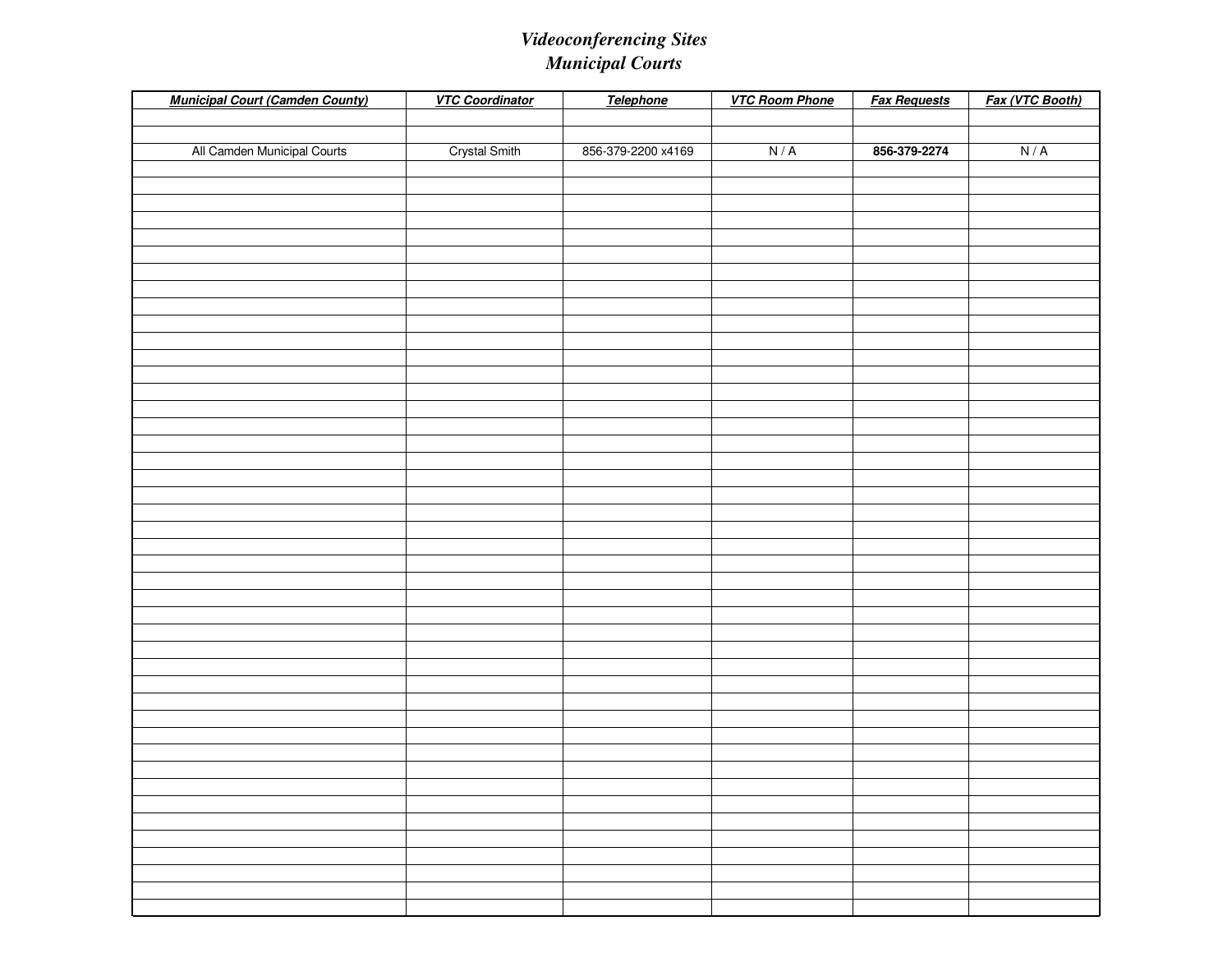| <b>VTC Coordinator</b> | Telephone                                                                                                                                                                                                                                                                        | <b>VTC Room Phone</b>                                                                                                                                                        | <b>Fax Requests</b>                                         | Fax (VTC Booth)                                                                                                                              |
|------------------------|----------------------------------------------------------------------------------------------------------------------------------------------------------------------------------------------------------------------------------------------------------------------------------|------------------------------------------------------------------------------------------------------------------------------------------------------------------------------|-------------------------------------------------------------|----------------------------------------------------------------------------------------------------------------------------------------------|
|                        |                                                                                                                                                                                                                                                                                  |                                                                                                                                                                              |                                                             |                                                                                                                                              |
|                        |                                                                                                                                                                                                                                                                                  |                                                                                                                                                                              |                                                             | N/A                                                                                                                                          |
|                        |                                                                                                                                                                                                                                                                                  |                                                                                                                                                                              |                                                             |                                                                                                                                              |
|                        |                                                                                                                                                                                                                                                                                  |                                                                                                                                                                              |                                                             |                                                                                                                                              |
|                        |                                                                                                                                                                                                                                                                                  |                                                                                                                                                                              |                                                             |                                                                                                                                              |
|                        |                                                                                                                                                                                                                                                                                  |                                                                                                                                                                              |                                                             | N/A                                                                                                                                          |
|                        |                                                                                                                                                                                                                                                                                  |                                                                                                                                                                              |                                                             |                                                                                                                                              |
|                        |                                                                                                                                                                                                                                                                                  |                                                                                                                                                                              |                                                             | N/A                                                                                                                                          |
|                        |                                                                                                                                                                                                                                                                                  |                                                                                                                                                                              |                                                             |                                                                                                                                              |
|                        |                                                                                                                                                                                                                                                                                  |                                                                                                                                                                              |                                                             |                                                                                                                                              |
|                        |                                                                                                                                                                                                                                                                                  |                                                                                                                                                                              |                                                             |                                                                                                                                              |
|                        |                                                                                                                                                                                                                                                                                  |                                                                                                                                                                              |                                                             | N/A                                                                                                                                          |
|                        |                                                                                                                                                                                                                                                                                  |                                                                                                                                                                              |                                                             |                                                                                                                                              |
|                        |                                                                                                                                                                                                                                                                                  |                                                                                                                                                                              |                                                             |                                                                                                                                              |
| Roseanne Chestnut      | 609-729-3818                                                                                                                                                                                                                                                                     | N/A                                                                                                                                                                          | 609-729-6392                                                | N/A                                                                                                                                          |
| Patricia Wall          |                                                                                                                                                                                                                                                                                  |                                                                                                                                                                              |                                                             |                                                                                                                                              |
|                        |                                                                                                                                                                                                                                                                                  |                                                                                                                                                                              |                                                             |                                                                                                                                              |
|                        |                                                                                                                                                                                                                                                                                  |                                                                                                                                                                              |                                                             |                                                                                                                                              |
|                        |                                                                                                                                                                                                                                                                                  |                                                                                                                                                                              |                                                             | N/A                                                                                                                                          |
|                        |                                                                                                                                                                                                                                                                                  |                                                                                                                                                                              |                                                             |                                                                                                                                              |
|                        |                                                                                                                                                                                                                                                                                  |                                                                                                                                                                              |                                                             |                                                                                                                                              |
|                        |                                                                                                                                                                                                                                                                                  |                                                                                                                                                                              |                                                             |                                                                                                                                              |
|                        |                                                                                                                                                                                                                                                                                  |                                                                                                                                                                              |                                                             | N/A                                                                                                                                          |
|                        |                                                                                                                                                                                                                                                                                  |                                                                                                                                                                              |                                                             |                                                                                                                                              |
|                        |                                                                                                                                                                                                                                                                                  |                                                                                                                                                                              |                                                             | N/A                                                                                                                                          |
|                        |                                                                                                                                                                                                                                                                                  |                                                                                                                                                                              |                                                             |                                                                                                                                              |
|                        |                                                                                                                                                                                                                                                                                  |                                                                                                                                                                              |                                                             |                                                                                                                                              |
|                        |                                                                                                                                                                                                                                                                                  |                                                                                                                                                                              |                                                             |                                                                                                                                              |
|                        |                                                                                                                                                                                                                                                                                  |                                                                                                                                                                              |                                                             | N/A                                                                                                                                          |
|                        |                                                                                                                                                                                                                                                                                  |                                                                                                                                                                              |                                                             |                                                                                                                                              |
|                        |                                                                                                                                                                                                                                                                                  |                                                                                                                                                                              |                                                             |                                                                                                                                              |
|                        |                                                                                                                                                                                                                                                                                  |                                                                                                                                                                              |                                                             |                                                                                                                                              |
|                        |                                                                                                                                                                                                                                                                                  |                                                                                                                                                                              |                                                             | N/A                                                                                                                                          |
|                        |                                                                                                                                                                                                                                                                                  |                                                                                                                                                                              |                                                             |                                                                                                                                              |
|                        |                                                                                                                                                                                                                                                                                  |                                                                                                                                                                              |                                                             |                                                                                                                                              |
|                        |                                                                                                                                                                                                                                                                                  |                                                                                                                                                                              |                                                             |                                                                                                                                              |
|                        |                                                                                                                                                                                                                                                                                  |                                                                                                                                                                              |                                                             |                                                                                                                                              |
|                        |                                                                                                                                                                                                                                                                                  |                                                                                                                                                                              |                                                             |                                                                                                                                              |
|                        |                                                                                                                                                                                                                                                                                  |                                                                                                                                                                              |                                                             |                                                                                                                                              |
|                        |                                                                                                                                                                                                                                                                                  |                                                                                                                                                                              |                                                             |                                                                                                                                              |
|                        |                                                                                                                                                                                                                                                                                  |                                                                                                                                                                              |                                                             |                                                                                                                                              |
|                        |                                                                                                                                                                                                                                                                                  |                                                                                                                                                                              |                                                             |                                                                                                                                              |
|                        |                                                                                                                                                                                                                                                                                  |                                                                                                                                                                              |                                                             |                                                                                                                                              |
|                        |                                                                                                                                                                                                                                                                                  |                                                                                                                                                                              |                                                             |                                                                                                                                              |
|                        | Margaret Elias<br>Loretta Gaffaney<br>Cynthia Lutes<br>Elizabeth Byrne<br>Laura Milbrandt<br>Cynthia Lutes<br>Kathi Capizola<br><b>Beth Fulton</b><br>Rosemary Bonner<br>Tami LoMonaco<br>Laura Kassinger<br>Tami LoMonaco<br>Laura Kassinger<br>Angela Pflaumer<br>Alice Valeri | 609-884-9552<br>609-884-9551<br>609-861-9707<br>609-886-6040<br>609-465-8729<br>609-525-9390<br>609-525-9393<br>609-628-2015<br>609-522-4924<br>609-522-4924<br>609-522-1352 | N/A<br>N/A<br>N/A<br>N/A<br>N/A<br>N/A<br>N/A<br>N/A<br>N/A | 609-884-0869<br>609-465-4015<br>609-886-6636<br>609-465-4015<br>609-399-9391<br>609-628-2091<br>609-522-5383<br>609-522-5383<br>609-846-0732 |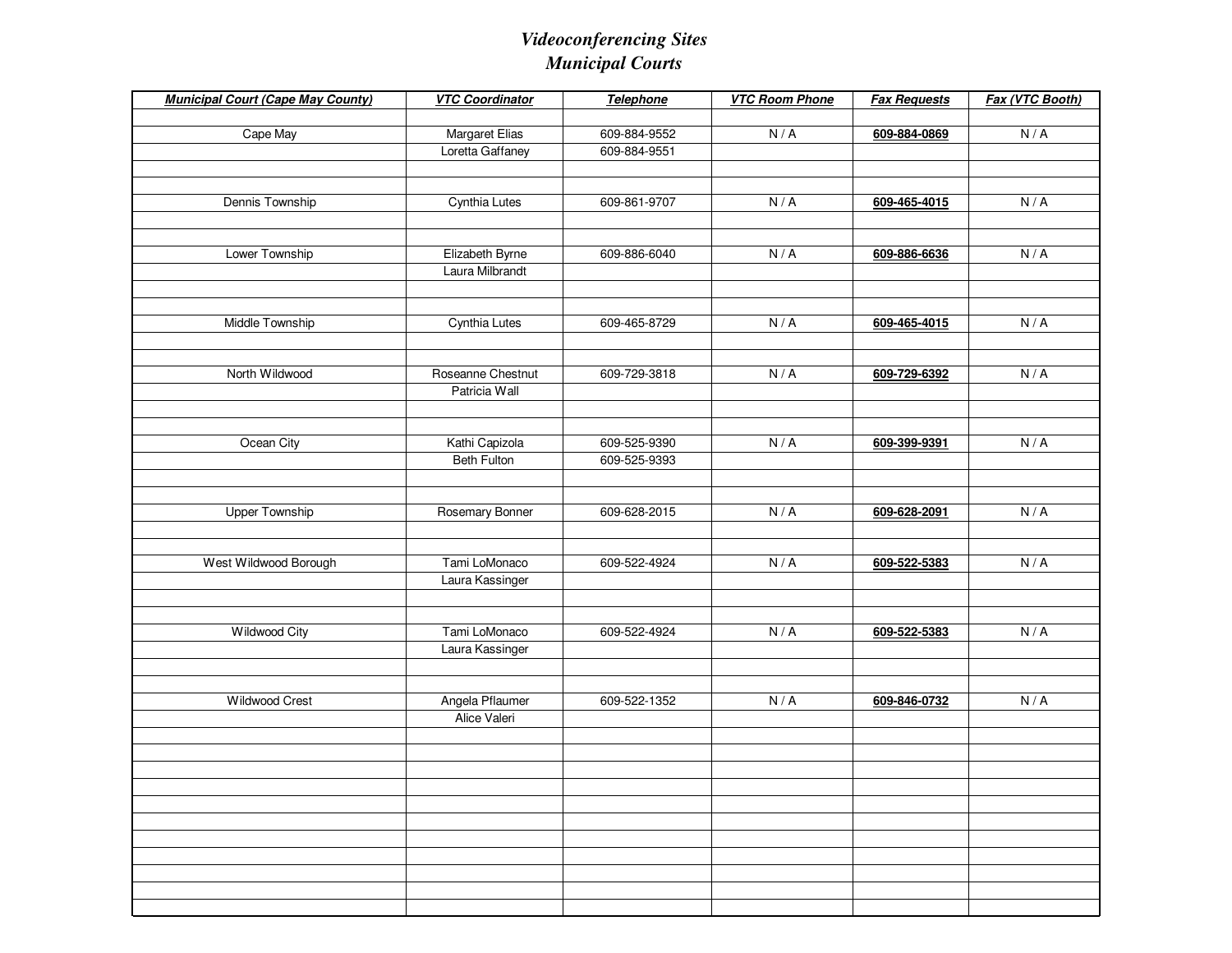| <b>Municipal Court (Cumberland County)</b> | <b>VTC Coordinator</b> | <b>Telephone</b>   | <b>VTC Room Phone</b> | <b>Fax Requests</b> | Fax (VTC Booth) |
|--------------------------------------------|------------------------|--------------------|-----------------------|---------------------|-----------------|
|                                            |                        |                    |                       |                     |                 |
| Bridgeton                                  | Kristen Rose           | 856-451-7675       | N/A                   | 856-451-7638        | N/A             |
|                                            | Kimberly Hamlyn        |                    |                       |                     |                 |
|                                            |                        |                    |                       |                     |                 |
|                                            |                        |                    |                       |                     |                 |
| Millville                                  | Megan Graff            | 856-825-7000 x7218 | N/A                   | 856-327-1746        | N/A             |
|                                            | Jamie Francke          | 856-825-7000 x7219 |                       |                     |                 |
|                                            | Jeannie DuBois         | 856-825-7000 x7221 |                       |                     |                 |
|                                            |                        |                    |                       |                     |                 |
|                                            |                        |                    |                       |                     |                 |
| Vineland                                   | Wendy Melini           | 856-794-4000 x4213 | N/A                   | 856-794-6166        | N/A             |
|                                            | Michele Lynam          | 856-794-4000 x4701 |                       |                     |                 |
|                                            |                        |                    |                       |                     |                 |
|                                            |                        |                    |                       |                     |                 |
|                                            |                        |                    |                       |                     |                 |
|                                            |                        |                    |                       |                     |                 |
|                                            |                        |                    |                       |                     |                 |
|                                            |                        |                    |                       |                     |                 |
|                                            |                        |                    |                       |                     |                 |
|                                            |                        |                    |                       |                     |                 |
|                                            |                        |                    |                       |                     |                 |
|                                            |                        |                    |                       |                     |                 |
|                                            |                        |                    |                       |                     |                 |
|                                            |                        |                    |                       |                     |                 |
|                                            |                        |                    |                       |                     |                 |
|                                            |                        |                    |                       |                     |                 |
|                                            |                        |                    |                       |                     |                 |
|                                            |                        |                    |                       |                     |                 |
|                                            |                        |                    |                       |                     |                 |
|                                            |                        |                    |                       |                     |                 |
|                                            |                        |                    |                       |                     |                 |
|                                            |                        |                    |                       |                     |                 |
|                                            |                        |                    |                       |                     |                 |
|                                            |                        |                    |                       |                     |                 |
|                                            |                        |                    |                       |                     |                 |
|                                            |                        |                    |                       |                     |                 |
|                                            |                        |                    |                       |                     |                 |
|                                            |                        |                    |                       |                     |                 |
|                                            |                        |                    |                       |                     |                 |
|                                            |                        |                    |                       |                     |                 |
|                                            |                        |                    |                       |                     |                 |
|                                            |                        |                    |                       |                     |                 |
|                                            |                        |                    |                       |                     |                 |
|                                            |                        |                    |                       |                     |                 |
|                                            |                        |                    |                       |                     |                 |
|                                            |                        |                    |                       |                     |                 |
|                                            |                        |                    |                       |                     |                 |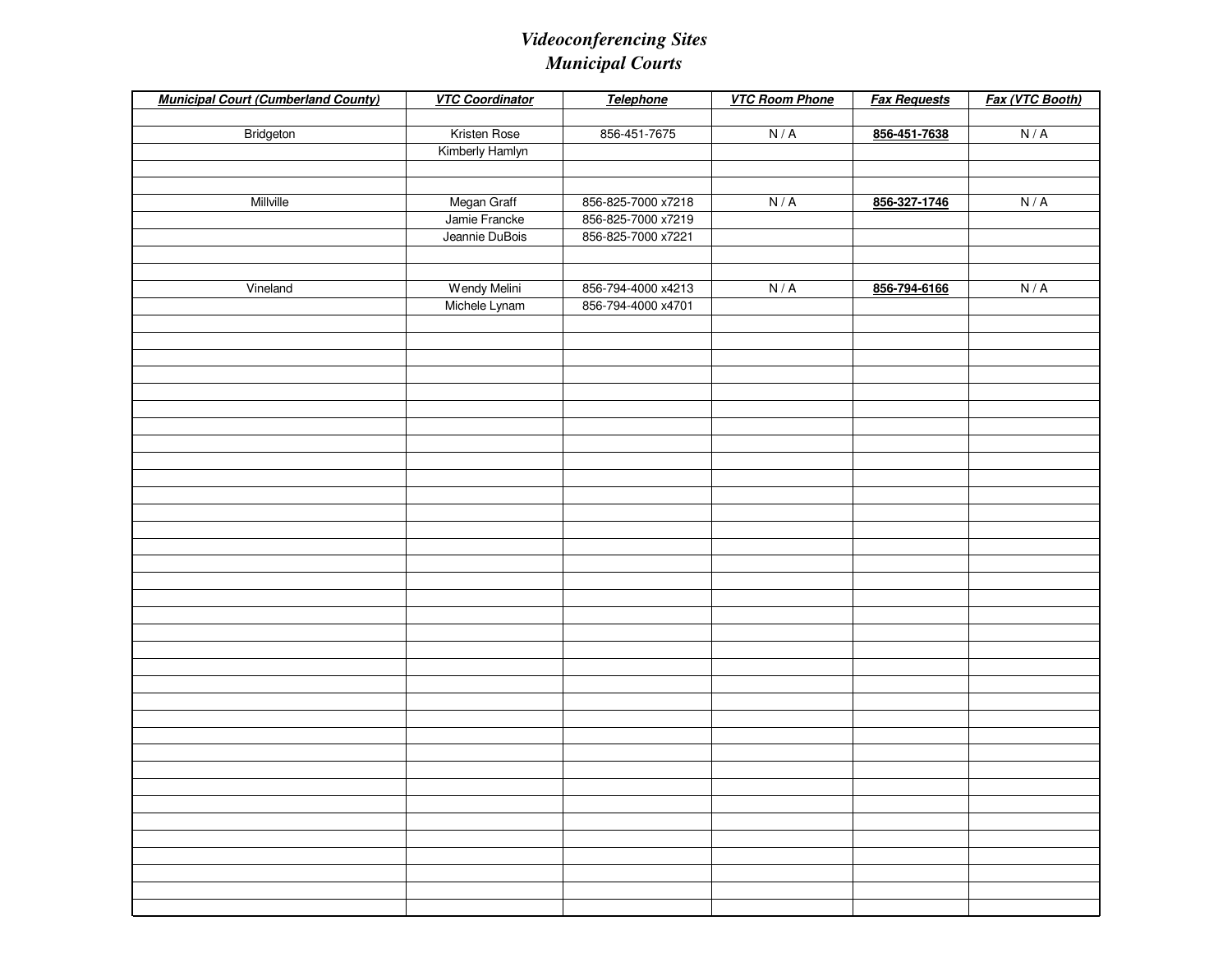| Bloomfield<br><b>Richard Salierno</b><br>973-680-4078<br>N/A<br>973-680-4082<br>Robin Grasso<br>973-680-4079 | N/A |
|--------------------------------------------------------------------------------------------------------------|-----|
|                                                                                                              |     |
|                                                                                                              |     |
|                                                                                                              |     |
|                                                                                                              |     |
| N/A<br>Belleville<br>Mary Andrews<br>973-450-3319<br>973-450-0935                                            | N/A |
| Sheryl Jeannette<br>973-450-3321                                                                             |     |
|                                                                                                              |     |
|                                                                                                              |     |
| Carol C. Hart<br>East Orange<br>973-266-8802<br>N/A<br>973-673-2291                                          | N/A |
| Cynthia Edwards<br>973-266-5300 x105                                                                         |     |
|                                                                                                              |     |
|                                                                                                              |     |
| <b>Theresa Yeulling</b><br>973-399-6674/75/76<br>N/A<br>973-399-6746<br>Irvington                            | N/A |
|                                                                                                              |     |
|                                                                                                              |     |
| Ryan Bancroft<br>Maplewood<br>973-762-2839<br>N/A<br>973-762-9367                                            | N/A |
|                                                                                                              |     |
| Joyce Hayes                                                                                                  |     |
| Montclair<br>973-509-4774<br>N/A<br>973-744-6902<br>Therese Fusco<br>973-509-4744                            | N/A |
|                                                                                                              |     |
|                                                                                                              |     |
| James Simpson<br>N/A<br>Newark<br>973-733-6686<br>973-733-8533                                               | N/A |
| Michelle Taylor                                                                                              |     |
|                                                                                                              |     |
|                                                                                                              |     |
| Eilean Paglucci<br>973-266-4161 x5416<br>N/A<br>Orange<br>973-672-5233                                       | N/A |
| Sherry Montalvo<br>973-266-4161 x5420                                                                        |     |
|                                                                                                              |     |
|                                                                                                              |     |
| Laurie Schreibman<br>973-378-7793<br>N/A<br>South Orange<br>973-378-9322                                     | N/A |
| Mary Dawson<br>973-378-7792                                                                                  |     |
|                                                                                                              |     |
|                                                                                                              |     |
| West Orange<br><b>Edrie Daniels</b><br>973-325-4082<br>N/A<br>973-731-0265                                   | N/A |
| Jennifer Tutalo<br>973-325-4084                                                                              |     |
|                                                                                                              |     |
|                                                                                                              |     |
|                                                                                                              |     |
|                                                                                                              |     |
|                                                                                                              |     |
|                                                                                                              |     |
|                                                                                                              |     |
|                                                                                                              |     |
|                                                                                                              |     |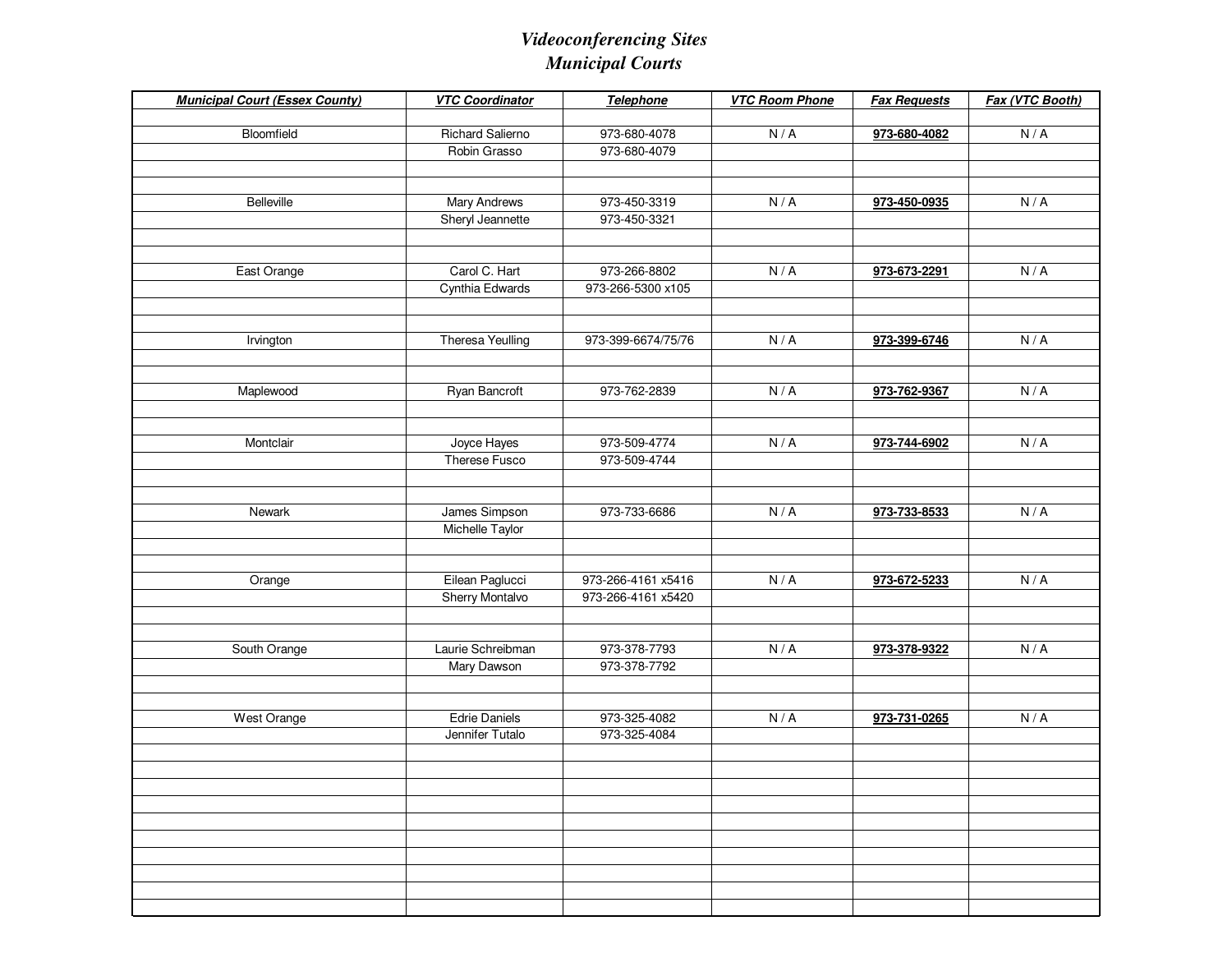| <b>Municipal Court (Gloucester County)</b> | <b>VTC Coordinator</b>  | <b>Telephone</b>  | <b>VTC Room Phone</b> | <b>Fax Requests</b> | Fax (VTC Booth) |
|--------------------------------------------|-------------------------|-------------------|-----------------------|---------------------|-----------------|
|                                            |                         |                   |                       |                     |                 |
| Franklin Township                          | <b>Wendy Steitz</b>     | 856-694-1234 x131 | N/A                   | 856-694-2192        | N/A             |
|                                            | <b>Tracey Bleda</b>     | 856-694-1234 x134 |                       |                     |                 |
|                                            |                         |                   |                       |                     |                 |
| Glassboro                                  | Dawn DeFrancesco        | 856-881-0383      | N/A                   | 856-881-8253        | N/A             |
|                                            | <b>Rosemary Powell</b>  |                   |                       |                     |                 |
|                                            |                         |                   |                       |                     |                 |
|                                            |                         |                   |                       |                     |                 |
| Monroe                                     | Roseann Deleo           | 856-728-2144      | N/A                   | 856-875-2938        | N/A             |
|                                            | <b>Catherine Murphy</b> |                   |                       |                     |                 |
|                                            |                         |                   |                       |                     |                 |
|                                            |                         |                   |                       |                     |                 |
| Washington Township                        | Donna Tomasetti         | 856-589-0546      | N/A                   | 856-582-6917        | N/A             |
|                                            | Debbi Slotnick          |                   |                       |                     |                 |
|                                            |                         |                   |                       |                     |                 |
|                                            |                         |                   |                       |                     |                 |
|                                            |                         |                   |                       |                     |                 |
|                                            |                         |                   |                       |                     |                 |
|                                            |                         |                   |                       |                     |                 |
|                                            |                         |                   |                       |                     |                 |
|                                            |                         |                   |                       |                     |                 |
|                                            |                         |                   |                       |                     |                 |
|                                            |                         |                   |                       |                     |                 |
|                                            |                         |                   |                       |                     |                 |
|                                            |                         |                   |                       |                     |                 |
|                                            |                         |                   |                       |                     |                 |
|                                            |                         |                   |                       |                     |                 |
|                                            |                         |                   |                       |                     |                 |
|                                            |                         |                   |                       |                     |                 |
|                                            |                         |                   |                       |                     |                 |
|                                            |                         |                   |                       |                     |                 |
|                                            |                         |                   |                       |                     |                 |
|                                            |                         |                   |                       |                     |                 |
|                                            |                         |                   |                       |                     |                 |
|                                            |                         |                   |                       |                     |                 |
|                                            |                         |                   |                       |                     |                 |
|                                            |                         |                   |                       |                     |                 |
|                                            |                         |                   |                       |                     |                 |
|                                            |                         |                   |                       |                     |                 |
|                                            |                         |                   |                       |                     |                 |
|                                            |                         |                   |                       |                     |                 |
|                                            |                         |                   |                       |                     |                 |
|                                            |                         |                   |                       |                     |                 |
|                                            |                         |                   |                       |                     |                 |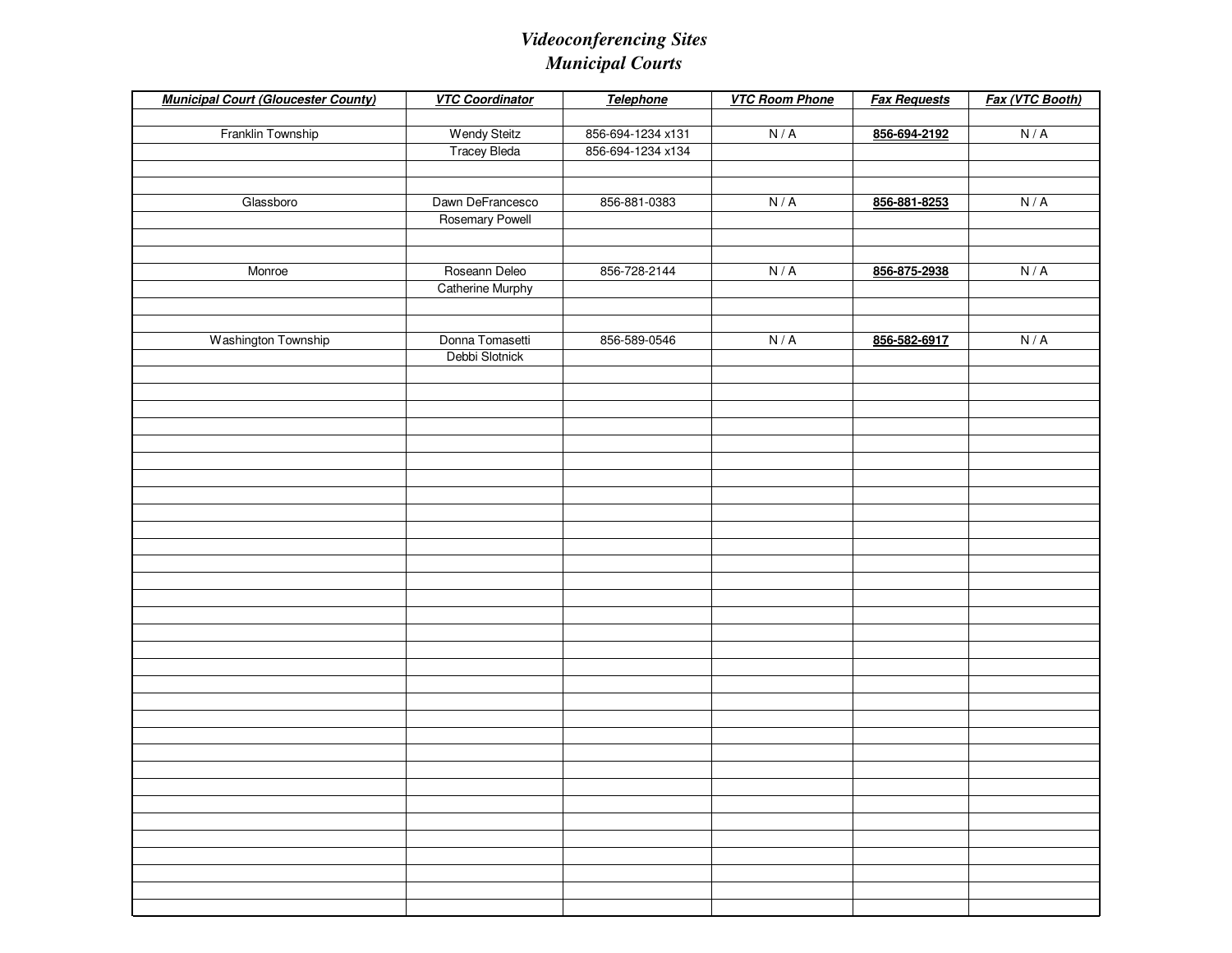| <b>Municipal Court (Hudson County)</b> | <b>VTC Coordinator</b> | Telephone    | <b>VTC Room Phone</b> | <b>Fax Requests</b> | Fax (VTC Booth) |
|----------------------------------------|------------------------|--------------|-----------------------|---------------------|-----------------|
| Harrison                               | Jeanne Gilmore         | 973-482-4182 | N/A                   | 973-482-9567        | N/A             |
|                                        | Annette Scrimo         | 973-268-2457 |                       |                     |                 |
|                                        |                        |              |                       |                     |                 |
|                                        |                        |              |                       |                     |                 |
| Hoboken                                | Rose Ann Gohde         | 201-420-2141 | N/A                   | 201-420-2138        | N/A             |
|                                        | Anna Sandoval          | 201-420-2120 |                       |                     |                 |
|                                        | Luigi Percontino       | 201-420-2127 |                       |                     |                 |
|                                        |                        |              |                       |                     |                 |
|                                        |                        |              |                       |                     |                 |
| Jersey City                            | David Tufur            | 201-209-6721 | N/A                   | 201 209-1319        | N/A             |
|                                        | <b>Victor Matos</b>    | 201-209-6723 |                       |                     |                 |
|                                        | Rebecca Mason          | 201-209-6767 |                       |                     |                 |
|                                        |                        |              |                       |                     |                 |
|                                        |                        |              |                       |                     |                 |
| Kearny                                 | Nancy Waller           | 201-997-4979 | N/A                   | 201-997-1980        | N/A             |
|                                        | Ledy More              | 201-955-7411 |                       |                     |                 |
|                                        |                        |              |                       |                     |                 |
| North Bergen                           | Heather Luzzi          | 201-392-2126 | N/A                   | 201-330-7299        | N/A             |
|                                        | Alice Steller          | 201-392-2137 |                       |                     |                 |
|                                        | Tara Zustra            |              |                       |                     |                 |
|                                        |                        |              |                       |                     |                 |
|                                        |                        |              |                       |                     |                 |
| Union City                             | Cecilia Nardone        | 201-348-5763 | N/A                   | 201-348-4927        | N/A             |
|                                        | Janet Candelario       |              |                       |                     |                 |
|                                        |                        |              |                       |                     |                 |
|                                        |                        |              |                       |                     |                 |
| Weehawken                              | Karen Hablitz          | 201-319-6028 | N/A                   | 201-866-6850        | N/A             |
|                                        | Dep. Chief J. Fulcher  | 201-319-6046 |                       |                     |                 |
|                                        |                        |              |                       |                     |                 |
|                                        |                        |              |                       |                     |                 |
| West New York                          | Vickie Montane         | 201-295-5182 | N/A                   | 201-868-6074        | N/A             |
|                                        | Luz Mejia              | 201-295-5183 |                       |                     |                 |
|                                        |                        |              |                       |                     |                 |
|                                        |                        |              |                       |                     |                 |
|                                        |                        |              |                       |                     |                 |
|                                        |                        |              |                       |                     |                 |
|                                        |                        |              |                       |                     |                 |
|                                        |                        |              |                       |                     |                 |
|                                        |                        |              |                       |                     |                 |
|                                        |                        |              |                       |                     |                 |
|                                        |                        |              |                       |                     |                 |
|                                        |                        |              |                       |                     |                 |
|                                        |                        |              |                       |                     |                 |
|                                        |                        |              |                       |                     |                 |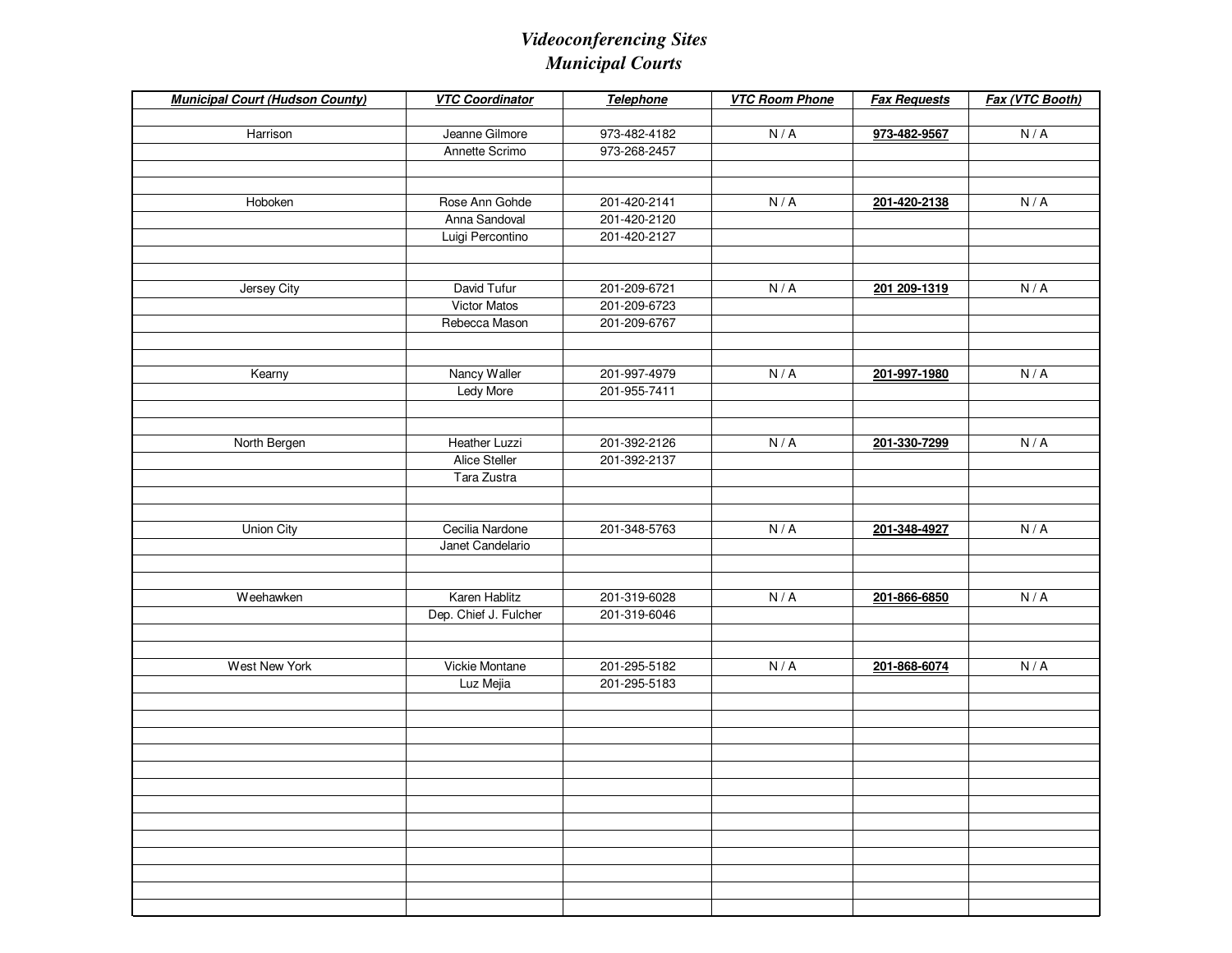| <b>Municipal Court (Hunterdon County)</b> | <b>VTC Coordinator</b>  | <b>Telephone</b>  | <b>VTC Room Phone</b> | <b>Fax Requests</b> | Fax (VTC Booth) |
|-------------------------------------------|-------------------------|-------------------|-----------------------|---------------------|-----------------|
|                                           |                         |                   |                       |                     |                 |
| North Hunterdon Municipal Court           | Robin A. Horne-Manfredi | 908-735-7775 x23  | N/A                   | 908-730-8241        | N/A             |
|                                           | Susan Keeth             | 908-735-7775 x28  |                       |                     |                 |
|                                           |                         |                   |                       |                     |                 |
| Readington Township                       | Traci Kazeleski         | 908-534-2414 x238 | N/A                   | 908-534-8055        | N/A             |
|                                           | Nicole Heater           | 908-534-2414 x237 |                       |                     |                 |
|                                           | Debbie Hamrah           | 908-534-2414 x237 |                       |                     |                 |
|                                           |                         |                   |                       |                     |                 |
|                                           |                         |                   |                       |                     |                 |
|                                           |                         |                   |                       |                     |                 |
|                                           |                         |                   |                       |                     |                 |
|                                           |                         |                   |                       |                     |                 |
|                                           |                         |                   |                       |                     |                 |
|                                           |                         |                   |                       |                     |                 |
|                                           |                         |                   |                       |                     |                 |
|                                           |                         |                   |                       |                     |                 |
|                                           |                         |                   |                       |                     |                 |
|                                           |                         |                   |                       |                     |                 |
|                                           |                         |                   |                       |                     |                 |
|                                           |                         |                   |                       |                     |                 |
|                                           |                         |                   |                       |                     |                 |
|                                           |                         |                   |                       |                     |                 |
|                                           |                         |                   |                       |                     |                 |
|                                           |                         |                   |                       |                     |                 |
|                                           |                         |                   |                       |                     |                 |
|                                           |                         |                   |                       |                     |                 |
|                                           |                         |                   |                       |                     |                 |
|                                           |                         |                   |                       |                     |                 |
|                                           |                         |                   |                       |                     |                 |
|                                           |                         |                   |                       |                     |                 |
|                                           |                         |                   |                       |                     |                 |
|                                           |                         |                   |                       |                     |                 |
|                                           |                         |                   |                       |                     |                 |
|                                           |                         |                   |                       |                     |                 |
|                                           |                         |                   |                       |                     |                 |
|                                           |                         |                   |                       |                     |                 |
|                                           |                         |                   |                       |                     |                 |
|                                           |                         |                   |                       |                     |                 |
|                                           |                         |                   |                       |                     |                 |
|                                           |                         |                   |                       |                     |                 |
|                                           |                         |                   |                       |                     |                 |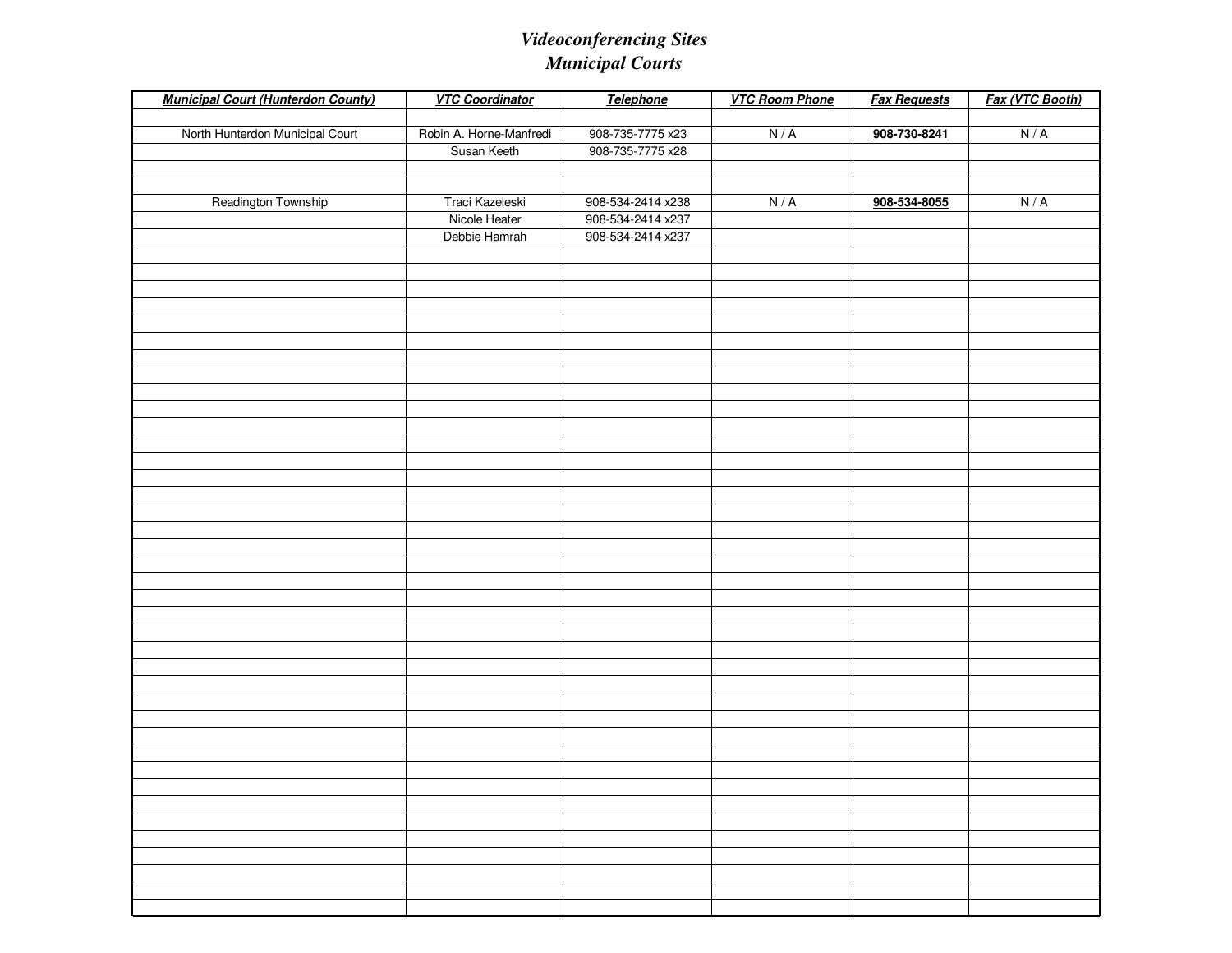| <b>Municipal Court (Mercer County)</b> | <b>VTC Coordinator</b>  | <b>Telephone</b>   | <b>VTC Room Phone</b>       | <b>Fax Requests</b> | Fax (VTC Booth)             |
|----------------------------------------|-------------------------|--------------------|-----------------------------|---------------------|-----------------------------|
|                                        |                         |                    |                             |                     |                             |
| East Windsor                           | Claudia Rosenberg       | 609-448-3228       | N/A                         | 609-426-0588        | N/A                         |
|                                        | Donna Suk               | 609-448-3177       |                             |                     |                             |
|                                        |                         |                    |                             |                     |                             |
| Ewing Township                         | Dawn Gollinge           | 609-883-2900 x7572 | N/A                         | 609-883-1746        | N/A                         |
|                                        | Michelle Helmuth        | 609-883-2900 x7575 |                             |                     |                             |
|                                        | Maryann Convenio        | 609-883-2900 x7568 |                             |                     |                             |
|                                        |                         |                    |                             |                     |                             |
|                                        |                         |                    |                             |                     |                             |
| Hamilton                               | Nicole Glonek           | 609-581-4071 x2    | N/A                         | 609-581-4198        | N/A                         |
|                                        | Lynn Hoagland           | 609-581-4071       |                             |                     |                             |
|                                        |                         |                    |                             |                     |                             |
|                                        |                         |                    |                             |                     |                             |
| Hightstown                             | Nancy MacLean           | 609-490-5100 x604  | N/A                         | 609-490-0012        | N/A                         |
|                                        | Kristy Gilsenan         | 609-490-5100 x601  |                             |                     |                             |
|                                        |                         |                    |                             |                     |                             |
| Hopewell                               | Margaret Umbro          | 609-737-1196       | N/A                         | 609-818-0991        | N/A                         |
|                                        | Christine Irizarry      | 609-737-1035 x683  |                             |                     |                             |
|                                        | <b>Elaine Smith</b>     | 609-737-1035 x620  |                             |                     |                             |
|                                        |                         |                    |                             |                     |                             |
|                                        |                         |                    |                             |                     |                             |
| Lawrence Township                      | Jean M. Hunt            | 609-844-7098       | N/A                         | 609-844-7156        | N/A                         |
|                                        | Nicole Finacchio        | 609-844-7095       |                             |                     |                             |
|                                        |                         |                    |                             |                     |                             |
|                                        |                         |                    |                             |                     |                             |
| Princeton Borough                      | Susan Shapiro           | 609-497-7603       | N/A                         | 609-497-1785        | N/A                         |
|                                        | Janice Mooney           | 609-497-7604       |                             |                     |                             |
|                                        |                         |                    |                             |                     |                             |
| Princeton Township                     | Caroline Sapio          | 609-924-5042 x342  | N/A                         | 609-924-5902        | N/A                         |
|                                        | Robert McQueen          | 609-688-2037       |                             |                     |                             |
|                                        |                         |                    |                             |                     |                             |
|                                        |                         |                    |                             |                     |                             |
| Robbinsville Township                  | Patti Procaccini        | 609-259-3522 x138  | N/A                         | 609-208-2563        | N/A                         |
|                                        | Fran Kane               | 609-259-3522 x137  |                             |                     |                             |
|                                        |                         |                    |                             |                     |                             |
|                                        |                         |                    |                             |                     |                             |
| Trenton                                | Carol Russomanno        | 609-989-3700 x611  | $\mathsf{N}\,/\,\mathsf{A}$ | 609-989-4275        | $\mathsf{N}\,/\,\mathsf{A}$ |
|                                        | Judy Jones              | 609-989-3700 x686  | N/A                         |                     | N/A                         |
|                                        |                         |                    |                             |                     |                             |
| West Windsor                           | <b>Brian Leoutsacos</b> | 609-799-0915 x224  | N/A                         | 609-799-7452        | N/A                         |
|                                        | <b>Trudy Moore</b>      | 609-799-0915 x223  |                             |                     |                             |
|                                        |                         |                    |                             |                     |                             |
|                                        |                         |                    |                             |                     |                             |
|                                        |                         |                    |                             |                     |                             |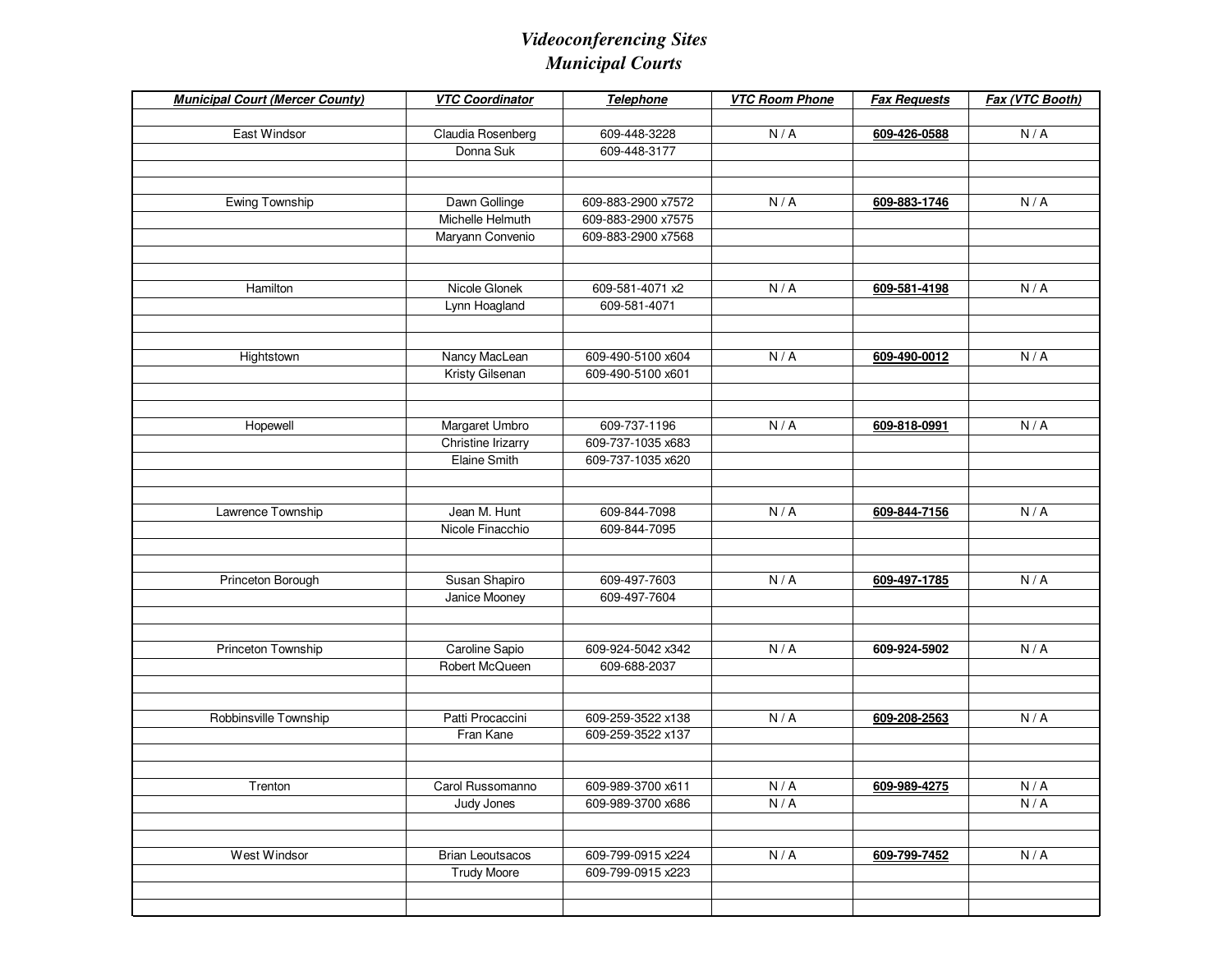| <b>Municipal Court (Middlesex County)</b> | <b>VTC Coordinator</b> | Telephone          | <b>VTC Room Phone</b> | <b>Fax Requests</b> | Fax (VTC Booth) |
|-------------------------------------------|------------------------|--------------------|-----------------------|---------------------|-----------------|
|                                           |                        |                    |                       |                     |                 |
| Cranbury                                  | Phyllis Ardigo         | 609-799-0863       | N/A                   | 609-936-1441        | N/A             |
|                                           | Susan Slavicek         |                    |                       |                     |                 |
|                                           |                        |                    |                       |                     |                 |
| East Brunswick                            | Diana Santiago         | 732-390-6949       | N/A                   | 732-390-6913        | N/A             |
|                                           | Gail Traficante        | 732-390-6949       |                       |                     |                 |
|                                           |                        |                    |                       |                     |                 |
|                                           |                        |                    |                       |                     |                 |
| Edison                                    | Mary Ann Marold        | 732-248-7335       | N/A                   | 732-287-0743        | N/A             |
|                                           | Toni DeAmorin          | 732-248-7338       |                       |                     |                 |
|                                           |                        |                    |                       |                     |                 |
|                                           |                        |                    |                       |                     |                 |
| <b>Highland Park</b>                      | Laura Cahill           | 732-777-6010       | N/A                   | 732-777-6007        | N/A             |
|                                           |                        |                    |                       |                     |                 |
|                                           |                        |                    |                       |                     |                 |
| Jamesburg                                 | Sharon McDermott       | 732-521-2222 x103  | N/A                   | 732-521-3626        | N/A             |
|                                           | Christine Ward         | 732-521-2222 x103  |                       |                     |                 |
|                                           |                        |                    |                       |                     |                 |
|                                           |                        |                    |                       |                     |                 |
| Middlesex Borough                         | Rita Wahler            | 732-356-4644       | N/A                   | 732-356-5053        | N/A             |
|                                           | Dolores Fritzinger     | 732-356-4644       |                       |                     |                 |
|                                           |                        |                    |                       |                     |                 |
|                                           |                        |                    |                       |                     |                 |
| New Brunswick                             | Kim Milligan           | 732-745-5089 x6206 | N/A                   | 732-745-5180        | N/A             |
|                                           | Christine Johnson      | 732-745-5089 x6202 |                       |                     |                 |
|                                           |                        |                    |                       |                     |                 |
|                                           |                        |                    |                       |                     |                 |
| North Brunswick                           | Kim Molnar             | 732-247-0922 x425  | N/A                   | 732-247-1796        | N/A             |
|                                           | Sheral Rossmann        |                    |                       |                     |                 |
|                                           |                        |                    |                       |                     |                 |
| Old Bridge                                | <b>Katherine Tevis</b> | 732-721-5600 x2605 | N/A                   | 732-607-7946        | N/A             |
|                                           | Susan Bruchez          | 732-721-5600 x2630 |                       |                     |                 |
|                                           |                        |                    |                       |                     |                 |
|                                           |                        |                    |                       |                     |                 |
| Perth Amboy                               | Mary Pasacano          | 732-442-6011       | N/A                   | 732-442-0774        | N/A             |
|                                           |                        |                    |                       |                     |                 |
|                                           |                        |                    |                       |                     |                 |
| Piscataway                                | Claudia Santos         | 732-562-7641       | N/A                   | 732-562-2386        | N/A             |
|                                           | Debra J. Hamrah        | 732-562-7644       |                       |                     |                 |
|                                           |                        |                    |                       |                     |                 |
|                                           |                        |                    |                       |                     |                 |
|                                           |                        |                    |                       |                     |                 |
|                                           |                        |                    |                       |                     |                 |
|                                           |                        |                    |                       |                     |                 |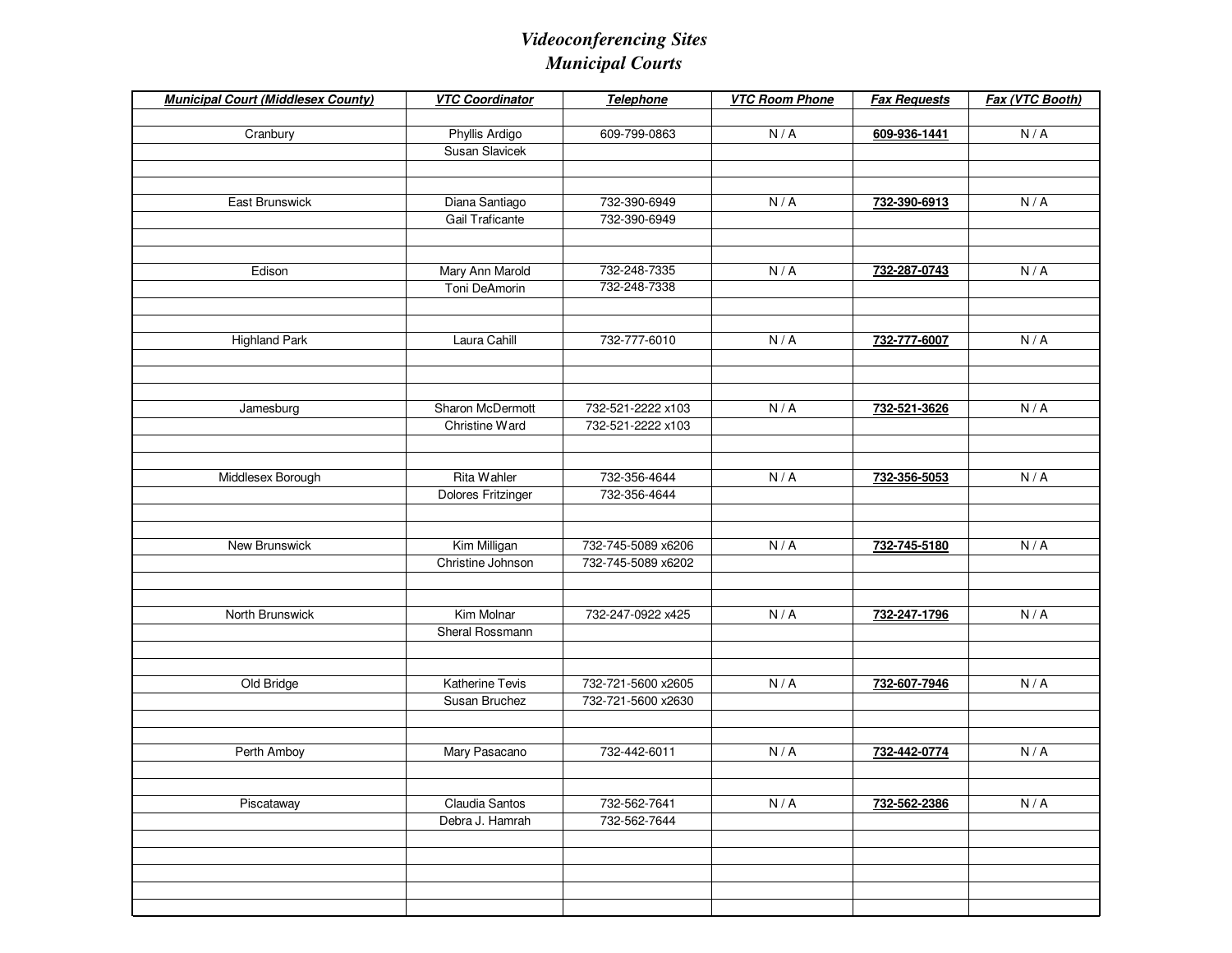| <b>Municipal Court (Middlesex County)</b> | <b>VTC Coordinator</b>                  | Telephone          | <b>VTC Room Phone</b> | <b>Fax Requests</b> | Fax (VTC Booth) |
|-------------------------------------------|-----------------------------------------|--------------------|-----------------------|---------------------|-----------------|
|                                           |                                         |                    |                       |                     |                 |
| Plainsboro                                | Phyllis Ardigo<br><b>Susan Slavicek</b> | 609-799-0863       | N/A                   | 609-936-1441        | N/A             |
|                                           |                                         |                    |                       |                     |                 |
|                                           |                                         |                    |                       |                     |                 |
| Sayreville                                | Collette Solinski                       | 732-525-5477 x223  | N/A                   | 732-525-9245        | N/A             |
|                                           | Colleen Toth                            | 732-525-5477 x231  |                       |                     |                 |
|                                           |                                         |                    |                       |                     |                 |
|                                           |                                         |                    |                       |                     |                 |
| South Amboy                               | Mary Kate Vacca                         | 732-525-5929       | N/A                   | 732-525-3626        | N/A             |
|                                           | Mary Rita McCarthy                      |                    |                       |                     |                 |
|                                           |                                         |                    |                       |                     |                 |
| South Brunswick                           | Judith Spencer                          | 732-329-4000 x7425 | N/A                   | 732-274-1523        | N/A             |
|                                           | <b>Heather Sinclair</b>                 | 732-329-4000 x7440 |                       |                     |                 |
|                                           | Odalys Pineiro                          | 732-329-4000 x7427 |                       |                     |                 |
|                                           |                                         |                    |                       |                     |                 |
|                                           |                                         |                    |                       |                     |                 |
| South Plainfield                          | Patricia M. Vargo                       | 908-226-7656       | 908-226-7609          | 908-754-5628        | N/A             |
|                                           | Karen Constantino                       | 908-226-7653       |                       |                     |                 |
|                                           |                                         |                    |                       |                     |                 |
|                                           | Cassandra Garrick                       |                    |                       |                     |                 |
| South River                               |                                         | 732-257-1233       | N/A                   | 732-613-6100        | N/A             |
|                                           | Mary Ann Dumas                          |                    |                       |                     |                 |
|                                           |                                         |                    |                       |                     |                 |
| Spotswood                                 | Tracey Horan                            | 732-416-1844       | N/A                   | 732-723-1924        | N/A             |
|                                           |                                         |                    |                       |                     |                 |
|                                           |                                         |                    |                       |                     |                 |
| Woodbridge                                | Shannon Paola                           | 732-634-4500 x2715 | N/A                   | 732-855-7991        | N/A             |
|                                           | Barbara Veit                            | 732-634-4500 x2702 |                       |                     |                 |
|                                           | Madeline Zurick                         | 732-634-4500 x2711 |                       |                     |                 |
|                                           |                                         |                    |                       |                     |                 |
|                                           |                                         |                    |                       |                     |                 |
|                                           |                                         |                    |                       |                     |                 |
|                                           |                                         |                    |                       |                     |                 |
|                                           |                                         |                    |                       |                     |                 |
|                                           |                                         |                    |                       |                     |                 |
|                                           |                                         |                    |                       |                     |                 |
|                                           |                                         |                    |                       |                     |                 |
|                                           |                                         |                    |                       |                     |                 |
|                                           |                                         |                    |                       |                     |                 |
|                                           |                                         |                    |                       |                     |                 |
|                                           |                                         |                    |                       |                     |                 |
|                                           |                                         |                    |                       |                     |                 |
|                                           |                                         |                    |                       |                     |                 |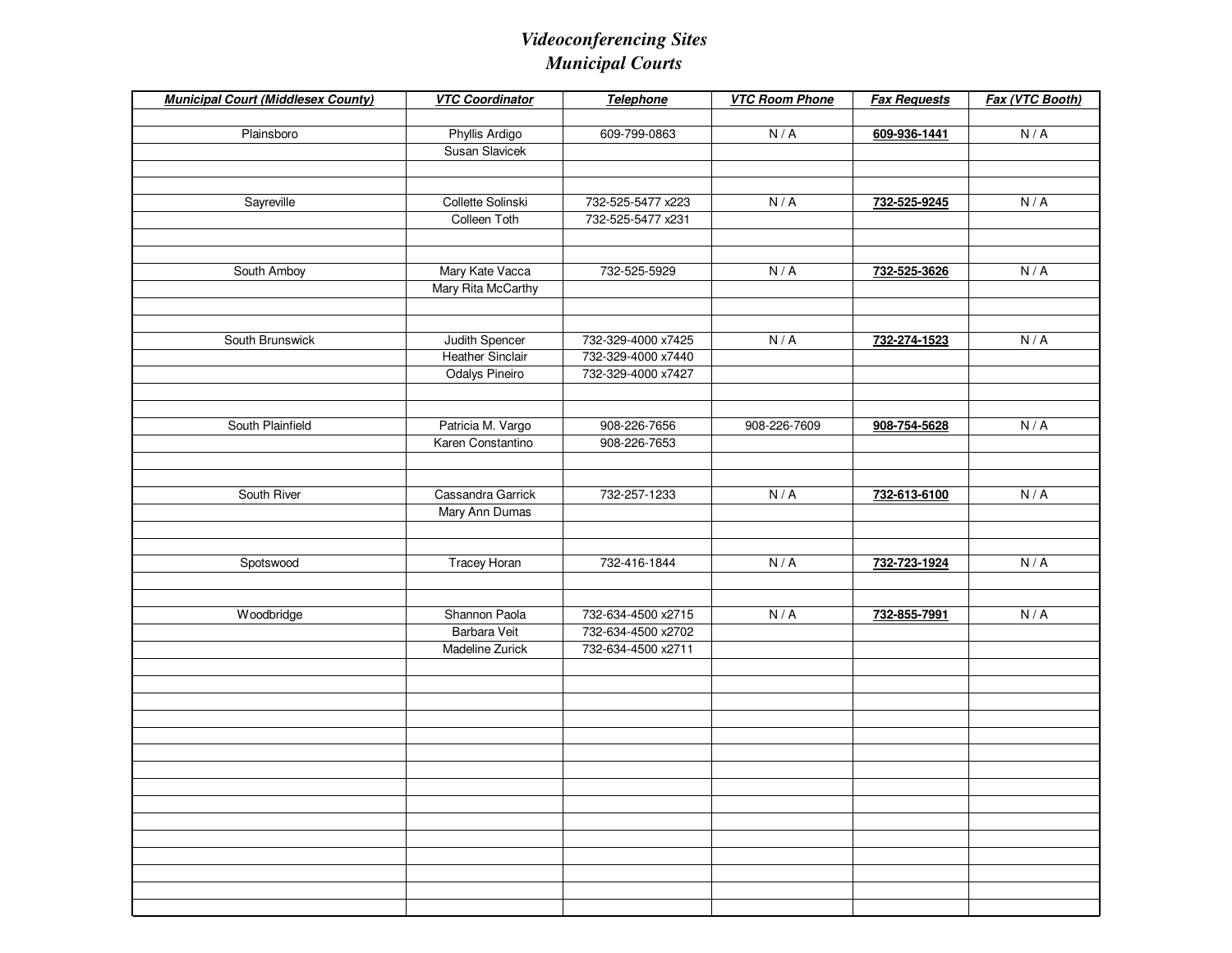| <b>Municipal Court (Monmouth County)</b> | <b>VTC Coordinator</b>              | Telephone          | <b>VTC Room Phone</b> | <b>Fax Requests</b> | Fax (VTC Booth)             |
|------------------------------------------|-------------------------------------|--------------------|-----------------------|---------------------|-----------------------------|
|                                          |                                     |                    |                       |                     |                             |
| <b>Asbury Park</b>                       | Patricia Green                      | 732-502-4549       | N/A                   | 732-988-6935        | N/A                         |
|                                          | Theresa Acevedo                     |                    |                       |                     |                             |
|                                          |                                     |                    |                       |                     |                             |
|                                          |                                     |                    |                       |                     |                             |
| Belmar                                   | Kathryn Garrecht                    | 732-681-3700 x203  | N/A                   | 732-681-4728        | N/A                         |
|                                          | Barbara Lynch                       | 732-681-3700 x204  |                       |                     |                             |
|                                          |                                     |                    |                       |                     |                             |
|                                          |                                     |                    |                       |                     |                             |
| <b>Bradley Beach</b>                     | <b>Kelly Barrett</b>                | 732-776-2999 x22   | N/A                   | 732-776-5936        | N/A                         |
|                                          | Sandra Andrus                       | 732-776-2999 x21   |                       |                     |                             |
|                                          |                                     |                    |                       |                     |                             |
|                                          |                                     |                    |                       |                     |                             |
| <b>Brielle</b>                           | Marie Higgins                       | 732-223-0600 x2    | N/A                   | 732-223-6298        | N/A                         |
|                                          | <b>Helen Fitzsimmons</b>            |                    |                       |                     |                             |
|                                          |                                     |                    |                       |                     |                             |
|                                          |                                     |                    |                       |                     |                             |
| Deal                                     | Susan Cittadino                     | 732-531-1343       | N/A                   | 732-531-3980        | N/A                         |
|                                          | Mary Ellen Supon                    | 732-531-1343       |                       |                     |                             |
|                                          |                                     |                    |                       |                     |                             |
| Eatontown / Shrewsbury                   |                                     | 732-389-7612       | N/A                   |                     | N/A                         |
|                                          | Suzann Lorusso<br>Patricia Campbell | 732-389-7612       |                       | 732-389-4414        |                             |
|                                          |                                     |                    |                       |                     |                             |
|                                          |                                     |                    |                       |                     |                             |
| Freehold Township                        | Jenny ZeAcuna                       | 732-294-2150 x3312 | N/A                   | 732-866-4058        | N/A                         |
|                                          | Dorothy Redden                      | 732-294-2150 x3308 |                       |                     |                             |
|                                          | Denise Yuhas                        | 732-294-2150 x3315 |                       |                     |                             |
|                                          | Jane Vitulli                        | 732-294-2150 x3306 |                       |                     |                             |
|                                          |                                     |                    |                       |                     |                             |
|                                          |                                     |                    |                       |                     |                             |
| Holmdel                                  | Mary Lou Donnelly                   | 732-817-1994       | N/A                   | 732-946-9505        | N/A                         |
|                                          | Catherine Dunne                     | 732-817-1994       |                       |                     |                             |
|                                          |                                     |                    |                       |                     |                             |
|                                          |                                     |                    |                       |                     |                             |
| Howell                                   | Dominick Pondaco                    | 732-938-4848 x4112 | N/A                   | 732-938-7054        | N/A                         |
|                                          | Donna Ennas                         | 732-938-4848 x4110 |                       |                     |                             |
|                                          |                                     |                    |                       |                     |                             |
|                                          |                                     |                    |                       |                     |                             |
| Keansburg                                | Sharon Moore                        | 732-787-0215 x121  | $N/A$                 | 732-787-0197        | $\mathsf{N}\,/\,\mathsf{A}$ |
|                                          | Celeste Zeiser                      | 732-787-0215 x124  |                       |                     |                             |
|                                          |                                     |                    |                       |                     |                             |
|                                          |                                     |                    |                       |                     |                             |
|                                          |                                     |                    |                       |                     |                             |
|                                          |                                     |                    |                       |                     |                             |
|                                          |                                     |                    |                       |                     |                             |
|                                          |                                     |                    |                       |                     |                             |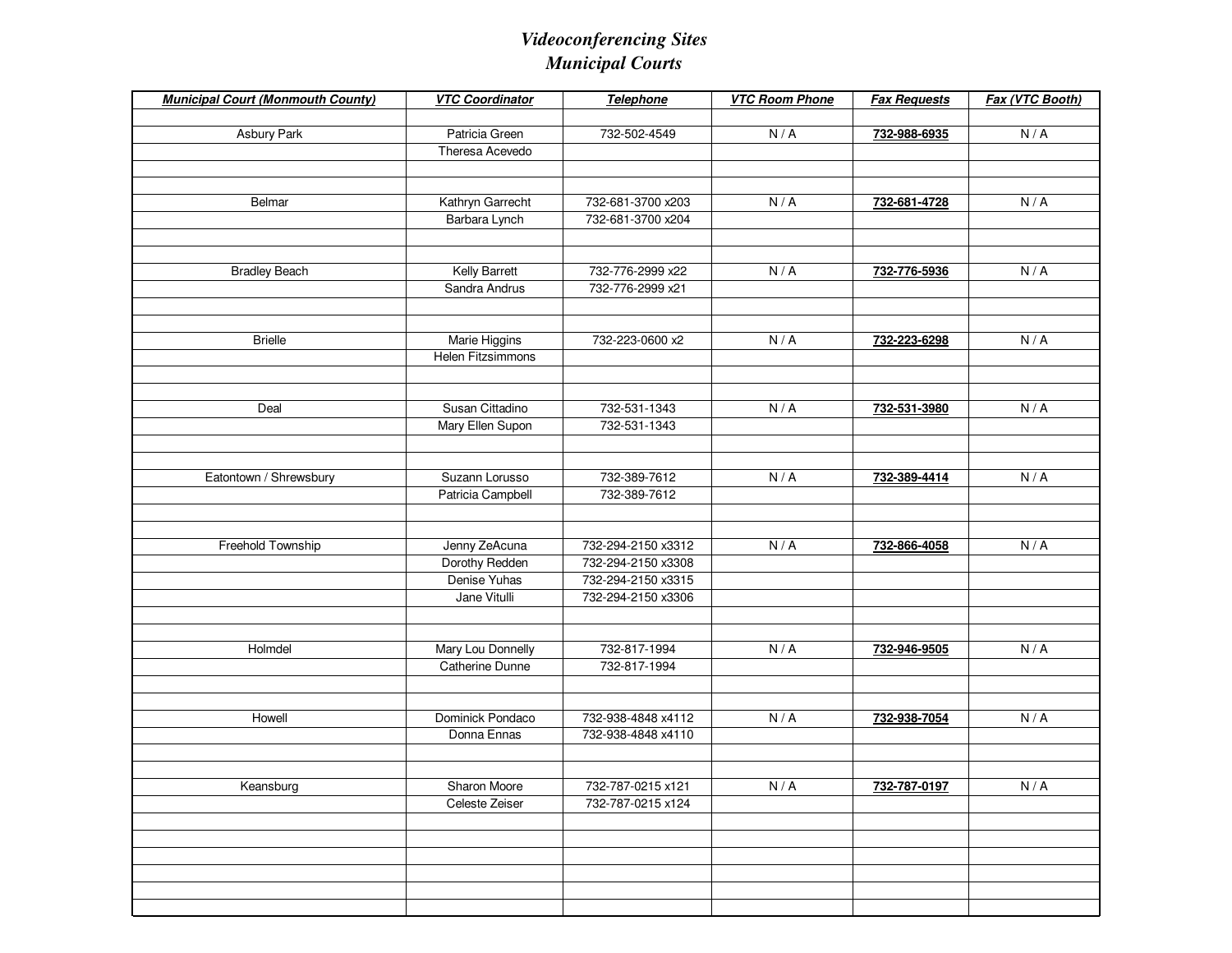| <b>Municipal Court (Monmouth County)</b> | <b>VTC Coordinator</b>  | <b>Telephone</b>                       | <b>VTC Room Phone</b> | <b>Fax Requests</b> | Fax (VTC Booth) |
|------------------------------------------|-------------------------|----------------------------------------|-----------------------|---------------------|-----------------|
|                                          |                         |                                        |                       |                     |                 |
| Lake Como                                | Kathryn Garrecht        | 732-681-3700 x203<br>732-681-3700 x204 | N/A                   | 732-681-4728        | N/A             |
|                                          | Barbara Lynch           |                                        |                       |                     |                 |
|                                          | Kelly Connolly          | 732-681-8864                           |                       |                     |                 |
|                                          |                         |                                        |                       |                     |                 |
| Long Branch                              | <b>Terri Turner</b>     | 732-571-6500                           | N/A                   | 732-571-0106        | N/A             |
|                                          | Lucille Ravaschieri     | 732-571-6503                           |                       |                     |                 |
|                                          |                         |                                        |                       |                     |                 |
| Manasquan                                | Marie Higgins           | 732-223-0600 x2                        | N/A                   | 732-223-6298        | N/A             |
|                                          | Helen Fitzsimmons       |                                        |                       |                     |                 |
|                                          |                         |                                        |                       |                     |                 |
| Middletown                               | Patti McNamee           | 732-615-2018                           | 732-615-2036          | 732-615-2122        | N/A             |
|                                          | Vicki Whelan            | 732-615-2034                           |                       |                     |                 |
|                                          | Sharon Modica           | 732-615-2030                           |                       |                     |                 |
|                                          | Kathleen Colby          | 732-615-2027                           |                       |                     |                 |
|                                          |                         |                                        |                       |                     |                 |
| Neptune City                             | Dorothy Reibrich        | 732-775-1690                           | N/A                   | 732-776-7842        | N/A             |
|                                          | <b>Marilyn Allerton</b> |                                        |                       |                     |                 |
|                                          | Lynn Tremarco           |                                        |                       |                     |                 |
|                                          |                         |                                        |                       |                     |                 |
|                                          |                         |                                        |                       |                     |                 |
| Neptune Township                         | Ursula Postell          | 732-988-5200 x283                      | 732-988-5200 x284     | 732-988-3128        | N/A             |
|                                          | Quintina Mitchell       | 732-988-5200 x280                      |                       |                     |                 |
|                                          |                         |                                        |                       |                     |                 |
| Ocean Township                           | Jacqueline Dowd         | 732-531-5005                           | N/A                   | 732-531-5420        | N/A             |
|                                          | Suzanne Thompson        |                                        |                       |                     |                 |
|                                          | Lillian Pecht           |                                        |                       |                     |                 |
|                                          |                         |                                        |                       |                     |                 |
| <b>Red Bank</b>                          | Frances Pastoriza       | 732-530-2716                           | N/A                   | 732-530-7186        | N/A             |
|                                          |                         |                                        |                       |                     |                 |
|                                          |                         |                                        |                       |                     |                 |
| Sea Bright                               | Patti Aurilio           | 732-842-0043                           | N/A                   | 732-842-1690        | N/A             |
|                                          |                         |                                        |                       |                     |                 |
|                                          |                         |                                        |                       |                     |                 |
| Shrewsbury                               | Liz Newman              | 732-842-2868 x100                      | N/A                   | 732-842-3208        | N/A             |
|                                          | Sydney Lineberry        | 732-842-2868 x101                      |                       |                     |                 |
|                                          |                         |                                        |                       |                     |                 |
|                                          |                         |                                        |                       |                     |                 |
| <b>Tinton Falls</b>                      | Victoria Donlon         | 732-542-1256                           | N/A                   | 732-542-1289        | N/A             |
|                                          | Elizabeth Finlay        | 732-542-1289                           |                       | 732-380-1256        |                 |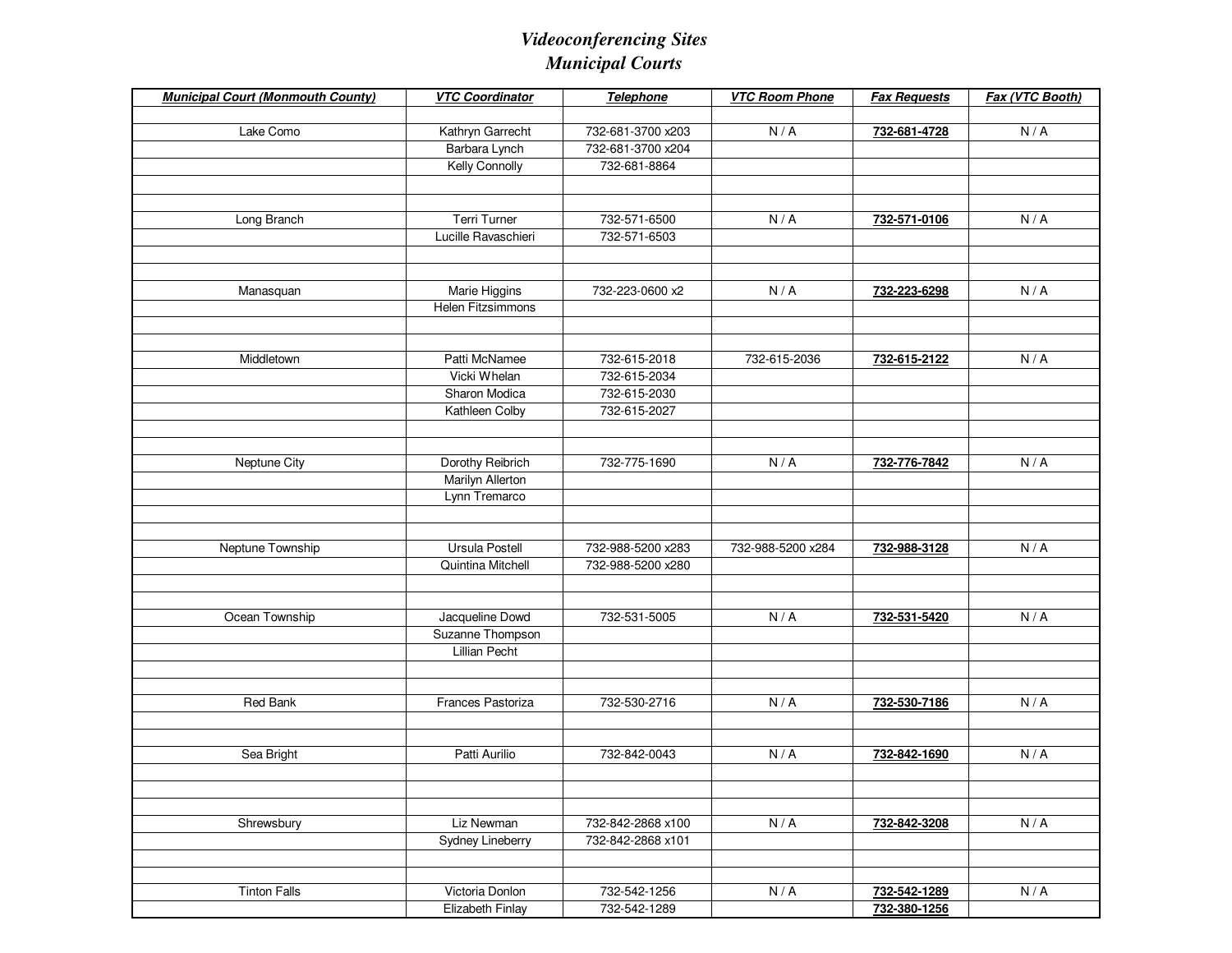| <b>Municipal Court (Monmouth County)</b> | <b>VTC Coordinator</b> | <b>Telephone</b> | <b>VTC Room Phone</b> | <b>Fax Requests</b> | Fax (VTC Booth)             |
|------------------------------------------|------------------------|------------------|-----------------------|---------------------|-----------------------------|
|                                          |                        |                  |                       |                     |                             |
| Upper Freehold Twp.                      | Lynn Richard           | 609-758-0262 x3  | N/A                   | 609-758-1140        | $\mathsf{N}\,/\,\mathsf{A}$ |
|                                          | Julia Burton           |                  |                       |                     |                             |
|                                          |                        |                  |                       |                     |                             |
|                                          |                        |                  |                       |                     |                             |
| Wall                                     | Gail Connors           | 732-449-4666     | N/A                   | 732-974-0762        | N/A                         |
|                                          | Linda Gifford          |                  |                       |                     |                             |
|                                          |                        |                  |                       |                     |                             |
| West Long Branch                         | Kathleen McCann        | 732-571-5990     | N/A                   | 732-571-0054        | N/A                         |
|                                          | <b>Ilda Guiomar</b>    |                  |                       |                     |                             |
|                                          |                        |                  |                       |                     |                             |
|                                          |                        |                  |                       |                     |                             |
|                                          |                        |                  |                       |                     |                             |
|                                          |                        |                  |                       |                     |                             |
|                                          |                        |                  |                       |                     |                             |
|                                          |                        |                  |                       |                     |                             |
|                                          |                        |                  |                       |                     |                             |
|                                          |                        |                  |                       |                     |                             |
|                                          |                        |                  |                       |                     |                             |
|                                          |                        |                  |                       |                     |                             |
|                                          |                        |                  |                       |                     |                             |
|                                          |                        |                  |                       |                     |                             |
|                                          |                        |                  |                       |                     |                             |
|                                          |                        |                  |                       |                     |                             |
|                                          |                        |                  |                       |                     |                             |
|                                          |                        |                  |                       |                     |                             |
|                                          |                        |                  |                       |                     |                             |
|                                          |                        |                  |                       |                     |                             |
|                                          |                        |                  |                       |                     |                             |
|                                          |                        |                  |                       |                     |                             |
|                                          |                        |                  |                       |                     |                             |
|                                          |                        |                  |                       |                     |                             |
|                                          |                        |                  |                       |                     |                             |
|                                          |                        |                  |                       |                     |                             |
|                                          |                        |                  |                       |                     |                             |
|                                          |                        |                  |                       |                     |                             |
|                                          |                        |                  |                       |                     |                             |
|                                          |                        |                  |                       |                     |                             |
|                                          |                        |                  |                       |                     |                             |
|                                          |                        |                  |                       |                     |                             |
|                                          |                        |                  |                       |                     |                             |
|                                          |                        |                  |                       |                     |                             |
|                                          |                        |                  |                       |                     |                             |
|                                          |                        |                  |                       |                     |                             |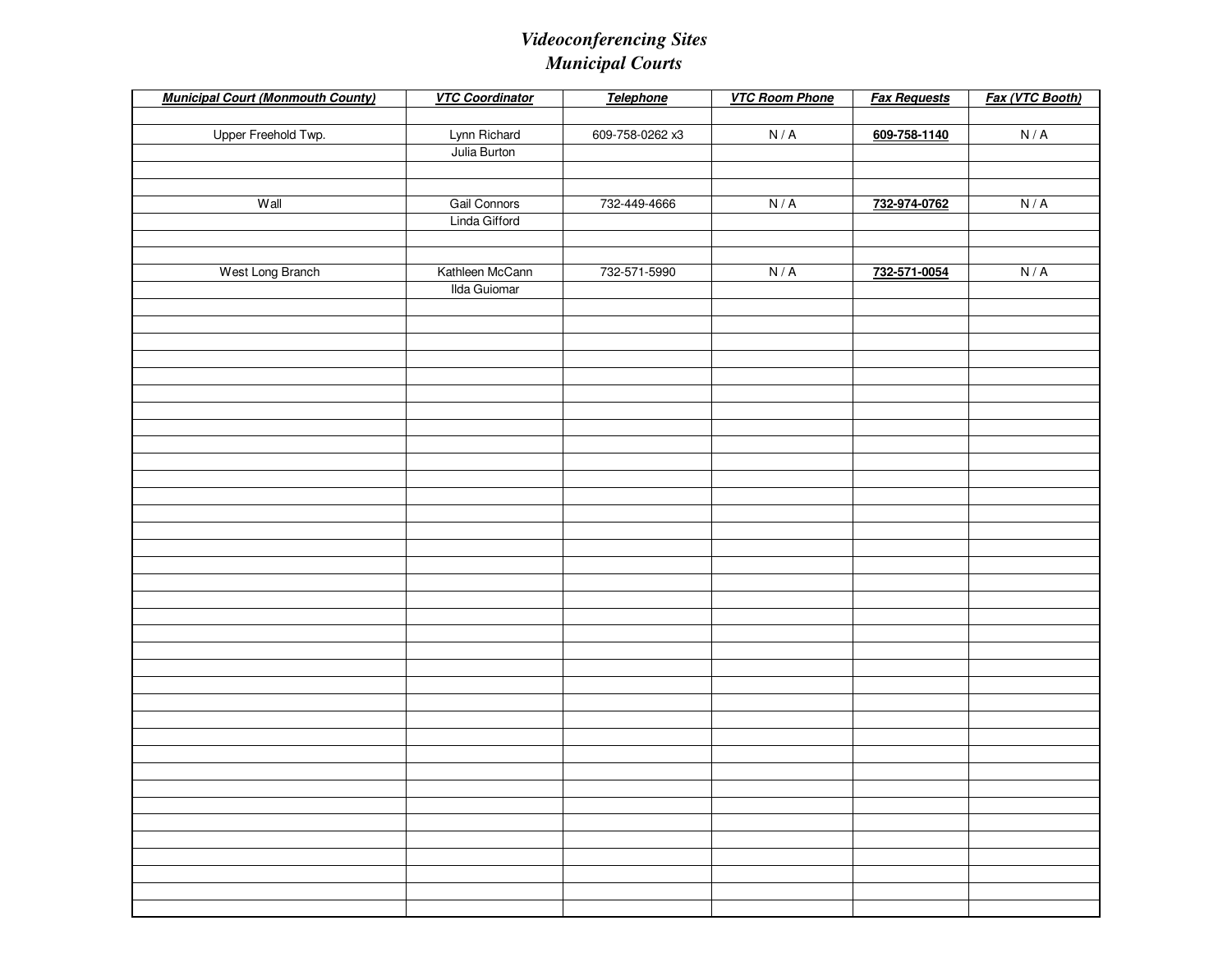| <b>Municipal Court (Morris County)</b> | <b>VTC Coordinator</b> | Telephone             | <b>VTC Room Phone</b> | <b>Fax Requests</b> | Fax (VTC Booth)       |
|----------------------------------------|------------------------|-----------------------|-----------------------|---------------------|-----------------------|
|                                        |                        |                       |                       |                     |                       |
|                                        |                        |                       |                       |                     |                       |
| <b>NONE AVAILABLE</b>                  | <b>NONE AVAILABLE</b>  | <b>NONE AVAILABLE</b> | <b>NONE AVAILABLE</b> | N/A                 | <b>NONE AVAILABLE</b> |
|                                        |                        |                       |                       |                     |                       |
|                                        |                        |                       |                       |                     |                       |
|                                        |                        |                       |                       |                     |                       |
|                                        |                        |                       |                       |                     |                       |
|                                        |                        |                       |                       |                     |                       |
|                                        |                        |                       |                       |                     |                       |
|                                        |                        |                       |                       |                     |                       |
|                                        |                        |                       |                       |                     |                       |
|                                        |                        |                       |                       |                     |                       |
|                                        |                        |                       |                       |                     |                       |
|                                        |                        |                       |                       |                     |                       |
|                                        |                        |                       |                       |                     |                       |
|                                        |                        |                       |                       |                     |                       |
|                                        |                        |                       |                       |                     |                       |
|                                        |                        |                       |                       |                     |                       |
|                                        |                        |                       |                       |                     |                       |
|                                        |                        |                       |                       |                     |                       |
|                                        |                        |                       |                       |                     |                       |
|                                        |                        |                       |                       |                     |                       |
|                                        |                        |                       |                       |                     |                       |
|                                        |                        |                       |                       |                     |                       |
|                                        |                        |                       |                       |                     |                       |
|                                        |                        |                       |                       |                     |                       |
|                                        |                        |                       |                       |                     |                       |
|                                        |                        |                       |                       |                     |                       |
|                                        |                        |                       |                       |                     |                       |
|                                        |                        |                       |                       |                     |                       |
|                                        |                        |                       |                       |                     |                       |
|                                        |                        |                       |                       |                     |                       |
|                                        |                        |                       |                       |                     |                       |
|                                        |                        |                       |                       |                     |                       |
|                                        |                        |                       |                       |                     |                       |
|                                        |                        |                       |                       |                     |                       |
|                                        |                        |                       |                       |                     |                       |
|                                        |                        |                       |                       |                     |                       |
|                                        |                        |                       |                       |                     |                       |
|                                        |                        |                       |                       |                     |                       |
|                                        |                        |                       |                       |                     |                       |
|                                        |                        |                       |                       |                     |                       |
|                                        |                        |                       |                       |                     |                       |
|                                        |                        |                       |                       |                     |                       |
|                                        |                        |                       |                       |                     |                       |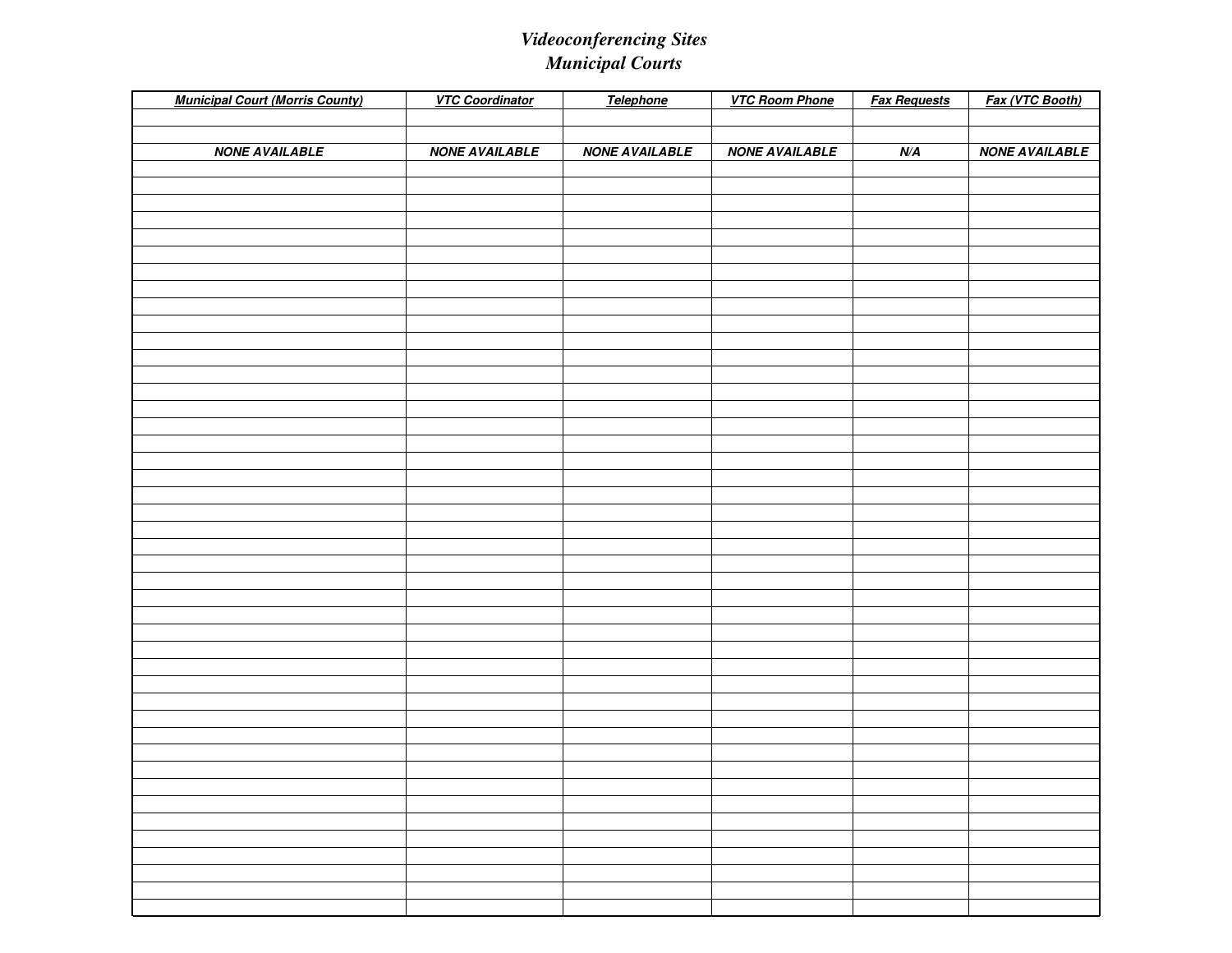| <b>Municipal Court (Ocean County)</b> | <b>VTC Coordinator</b> | Telephone          | <b>VTC Room Phone</b> | <b>Fax Requests</b> | Fax (VTC Booth) |
|---------------------------------------|------------------------|--------------------|-----------------------|---------------------|-----------------|
| Barnegat                              | <b>Cindy Reeves</b>    | 609-698-0080 x110  | N/A                   | 609-698-8542        | N/A             |
|                                       | Joy Nacion             | 609-698-0080 x111  |                       |                     |                 |
|                                       |                        |                    |                       |                     |                 |
|                                       |                        |                    |                       |                     |                 |
| <b>Berkeley Township</b>              | Aileen Alonzo          | 732-240-6661       | N/A                   | 732-240-0984        | N/A             |
|                                       | Cindy Walsh            | 732-240-6661       |                       |                     |                 |
|                                       |                        |                    |                       |                     |                 |
|                                       |                        |                    |                       |                     |                 |
| <b>Brick</b>                          | Michele Edgin          | 732-262-1168       | N/A                   | 732-477-5418        | N/A             |
|                                       | Sue Kull               | 732-262-1232       |                       |                     |                 |
|                                       | Donna Morra            | 732-262-1203       |                       |                     |                 |
|                                       |                        |                    |                       |                     |                 |
|                                       |                        |                    |                       |                     |                 |
| Dover Township                        | Patti DiBuono          | 732-797-3914 x1058 | N/A                   | 732-341-3074        | N/A             |
|                                       | Donna Sever            | 732-797-3914 x1059 |                       |                     |                 |
|                                       | Joanne Flanagan        | 732-797-3914 x1060 |                       |                     |                 |
|                                       |                        |                    |                       |                     |                 |
| Jackson                               | Erin DiCristina        | 732-833-3026       | N/A                   | 732-928-3276        | N/A             |
|                                       | Barbara Gagliardi      | 732-928-1205 x2804 |                       |                     |                 |
|                                       |                        |                    |                       |                     |                 |
|                                       |                        |                    |                       |                     |                 |
| Lacey Township                        | Lisa Tatham            | 609-693-1100 x261  | N/A                   | 609-693-6749        | N/A             |
|                                       | Laurie Farnkopf        | 609-693-1100 x261  |                       |                     |                 |
|                                       |                        |                    |                       |                     |                 |
|                                       |                        |                    |                       |                     |                 |
| Lakewood                              | Carol Jenkins          | 732-364-2500 x5965 | N/A                   | 732-364-8921        | N/A             |
|                                       | Sheila Wilson          | 732-364-2500 x5215 |                       |                     |                 |
|                                       | Janet Wolchko          | 732-364-2500 x5212 |                       |                     |                 |
|                                       |                        |                    |                       |                     |                 |
|                                       |                        |                    |                       |                     |                 |
| Little Egg Harbor Township            | Debbie O'Brien         | 609-296-7241x301   | N/A                   | 609-294-1068        | N/A             |
|                                       | Alina Bertram          |                    |                       |                     |                 |
|                                       |                        |                    |                       |                     |                 |
| Long Beach Township                   | Helen-Jean Robinson    | 609-361-6661       | N/A                   | 609-361-7131        | N/A             |
|                                       | Judy Ridgway           | 609-361-6663       |                       |                     |                 |
|                                       |                        |                    |                       |                     |                 |
|                                       |                        |                    |                       |                     |                 |
| Manchester                            | Cathy Smith            | 732-657-8121 x1123 | N/A                   | 732-657-2440        | N/A             |
|                                       | Maureen Kumitis        | 732-657-8121 x1186 |                       |                     |                 |
|                                       | <b>Tracy Barcus</b>    | 732-657-8121 x1117 |                       |                     |                 |
|                                       |                        |                    |                       |                     |                 |
|                                       |                        |                    |                       |                     |                 |
|                                       |                        |                    |                       |                     |                 |
|                                       |                        |                    |                       |                     |                 |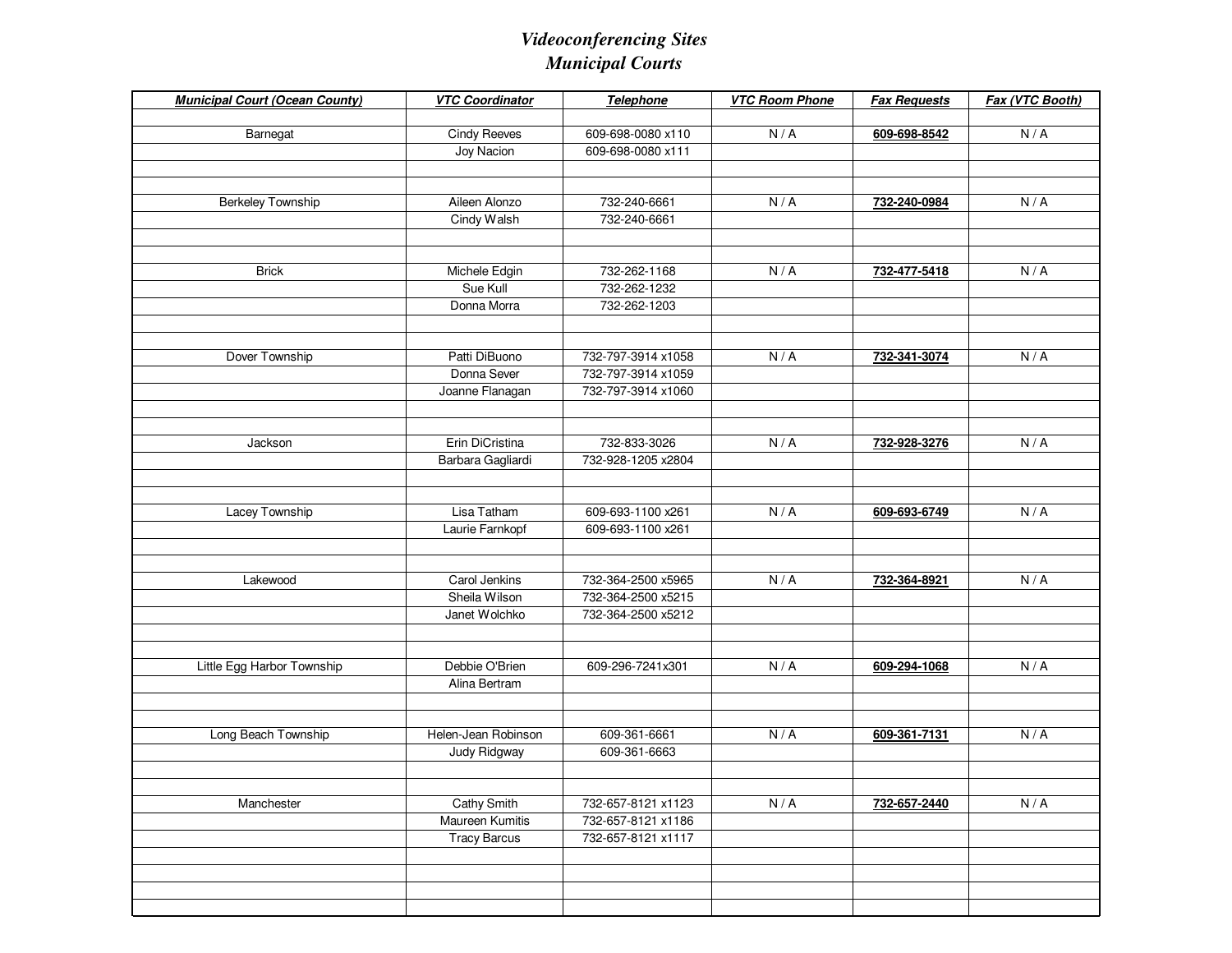| <b>Municipal Court (Ocean County)</b> | <b>VTC Coordinator</b> | <b>Telephone</b>   | <b>VTC Room Phone</b> | <b>Fax Requests</b> | Fax (VTC Booth) |
|---------------------------------------|------------------------|--------------------|-----------------------|---------------------|-----------------|
|                                       |                        |                    |                       |                     |                 |
| Ocean Township                        | Donna Bussanich        | 609-693-3332       | N/A                   | 609-971-9551        | N/A             |
|                                       | Debbie Wight           | 609-693-3332       |                       |                     |                 |
|                                       |                        |                    |                       |                     |                 |
|                                       |                        |                    |                       |                     |                 |
| Point Pleasant Beach                  | Michelle Sargent       | 732-892-0436       | N/A                   | 732-892-2334        | N/A             |
|                                       | Francine Brown         | 732-892-0436       |                       |                     |                 |
|                                       |                        |                    |                       |                     |                 |
|                                       |                        |                    |                       |                     |                 |
| Seaside Heights                       | Jane Carrozza          | 732-830-2202       | N/A                   | 732-830-6458        | N/A             |
|                                       | Jackie Wohlleben       |                    |                       |                     |                 |
|                                       |                        |                    |                       |                     |                 |
| Seaside Park                          | <b>Lisa Riley</b>      | 732-793-5116       | N/A                   | 732-793-2195        | N/A             |
|                                       | Kathy Smith            |                    |                       |                     |                 |
|                                       |                        |                    |                       |                     |                 |
|                                       |                        |                    |                       |                     |                 |
| <b>Stafford Township</b>              | Maryann Carricarte     | 609-597-1000 x8539 | N/A                   | 609-242-8253        | N/A             |
|                                       | Cindy Gaskill          | 609-597-1000 x8558 |                       |                     |                 |
|                                       |                        |                    |                       |                     |                 |
|                                       |                        |                    |                       |                     |                 |
| South Toms River                      | Jesse Jenkins          | 732-349-1141       | N/A                   | 732-240-3304        | N/A             |
|                                       |                        |                    |                       |                     |                 |
|                                       |                        |                    |                       |                     |                 |
|                                       |                        |                    |                       |                     |                 |
|                                       |                        |                    |                       |                     |                 |
|                                       |                        |                    |                       |                     |                 |
|                                       |                        |                    |                       |                     |                 |
|                                       |                        |                    |                       |                     |                 |
|                                       |                        |                    |                       |                     |                 |
|                                       |                        |                    |                       |                     |                 |
|                                       |                        |                    |                       |                     |                 |
|                                       |                        |                    |                       |                     |                 |
|                                       |                        |                    |                       |                     |                 |
|                                       |                        |                    |                       |                     |                 |
|                                       |                        |                    |                       |                     |                 |
|                                       |                        |                    |                       |                     |                 |
|                                       |                        |                    |                       |                     |                 |
|                                       |                        |                    |                       |                     |                 |
|                                       |                        |                    |                       |                     |                 |
|                                       |                        |                    |                       |                     |                 |
|                                       |                        |                    |                       |                     |                 |
|                                       |                        |                    |                       |                     |                 |
|                                       |                        |                    |                       |                     |                 |
|                                       |                        |                    |                       |                     |                 |
|                                       |                        |                    |                       |                     |                 |
|                                       |                        |                    |                       |                     |                 |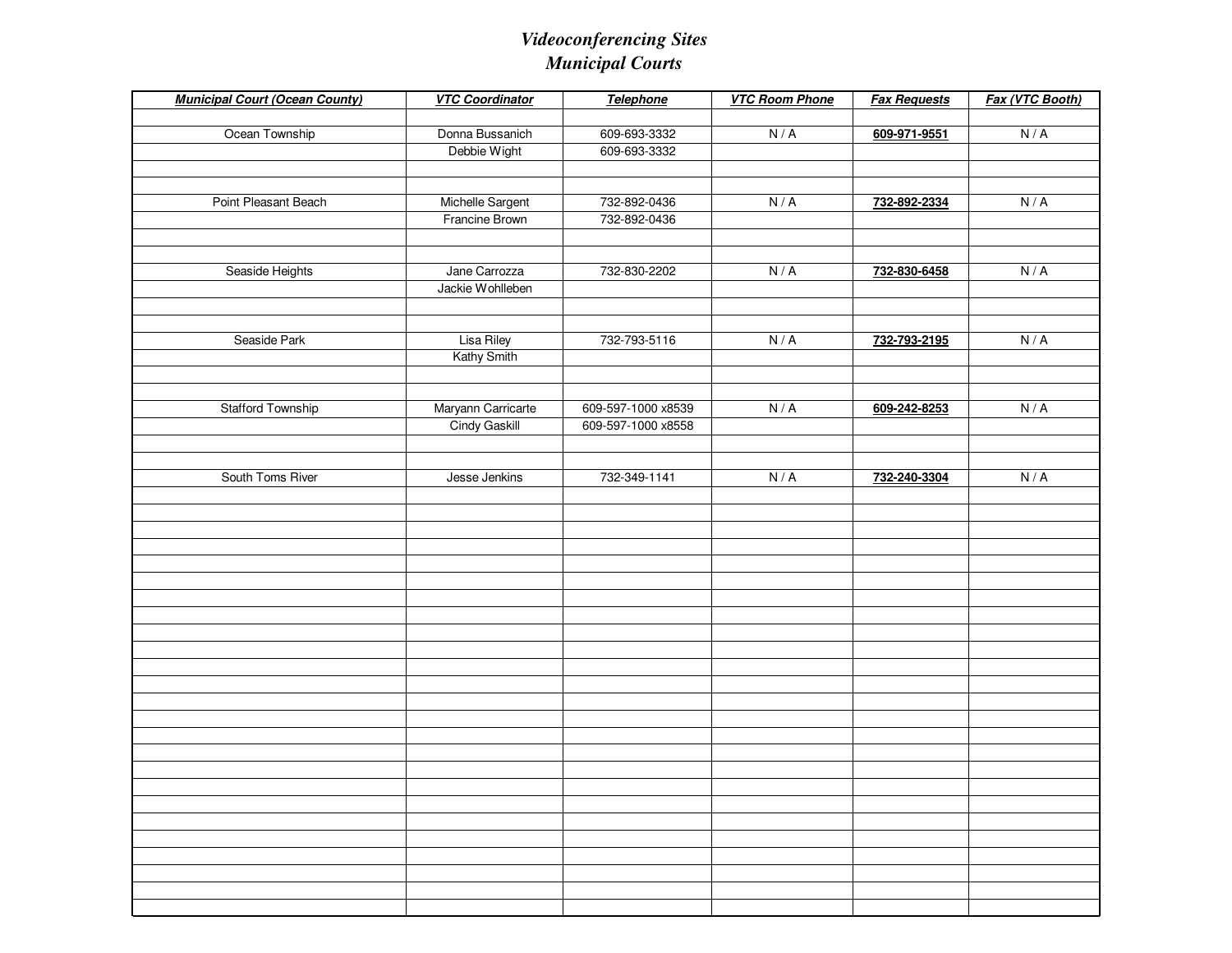| <b>Municipal Court (Passaic County)</b> | <b>VTC Coordinator</b> | Telephone          | <b>VTC Room Phone</b> | <b>Fax Requests</b> | Fax (VTC Booth) |
|-----------------------------------------|------------------------|--------------------|-----------------------|---------------------|-----------------|
| Clifton                                 | Alexis Mitreski        | 973-470-5800 x6504 | N/A                   | 973-470-5924        | N/A             |
|                                         |                        |                    |                       |                     |                 |
|                                         |                        |                    |                       |                     |                 |
| Paterson                                | <b>Manuel Quiles</b>   | 973-321-1511       | N/A                   | 973-321-1516        | N/A             |
|                                         | Gloria Schweitzer      | 973-321-1510       |                       |                     |                 |
|                                         |                        |                    |                       |                     |                 |
|                                         |                        |                    |                       |                     |                 |
|                                         |                        |                    |                       |                     |                 |
|                                         |                        |                    |                       |                     |                 |
|                                         |                        |                    |                       |                     |                 |
|                                         |                        |                    |                       |                     |                 |
|                                         |                        |                    |                       |                     |                 |
|                                         |                        |                    |                       |                     |                 |
|                                         |                        |                    |                       |                     |                 |
|                                         |                        |                    |                       |                     |                 |
|                                         |                        |                    |                       |                     |                 |
|                                         |                        |                    |                       |                     |                 |
|                                         |                        |                    |                       |                     |                 |
|                                         |                        |                    |                       |                     |                 |
|                                         |                        |                    |                       |                     |                 |
|                                         |                        |                    |                       |                     |                 |
|                                         |                        |                    |                       |                     |                 |
|                                         |                        |                    |                       |                     |                 |
|                                         |                        |                    |                       |                     |                 |
|                                         |                        |                    |                       |                     |                 |
|                                         |                        |                    |                       |                     |                 |
|                                         |                        |                    |                       |                     |                 |
|                                         |                        |                    |                       |                     |                 |
|                                         |                        |                    |                       |                     |                 |
|                                         |                        |                    |                       |                     |                 |
|                                         |                        |                    |                       |                     |                 |
|                                         |                        |                    |                       |                     |                 |
|                                         |                        |                    |                       |                     |                 |
|                                         |                        |                    |                       |                     |                 |
|                                         |                        |                    |                       |                     |                 |
|                                         |                        |                    |                       |                     |                 |
|                                         |                        |                    |                       |                     |                 |
|                                         |                        |                    |                       |                     |                 |
|                                         |                        |                    |                       |                     |                 |
|                                         |                        |                    |                       |                     |                 |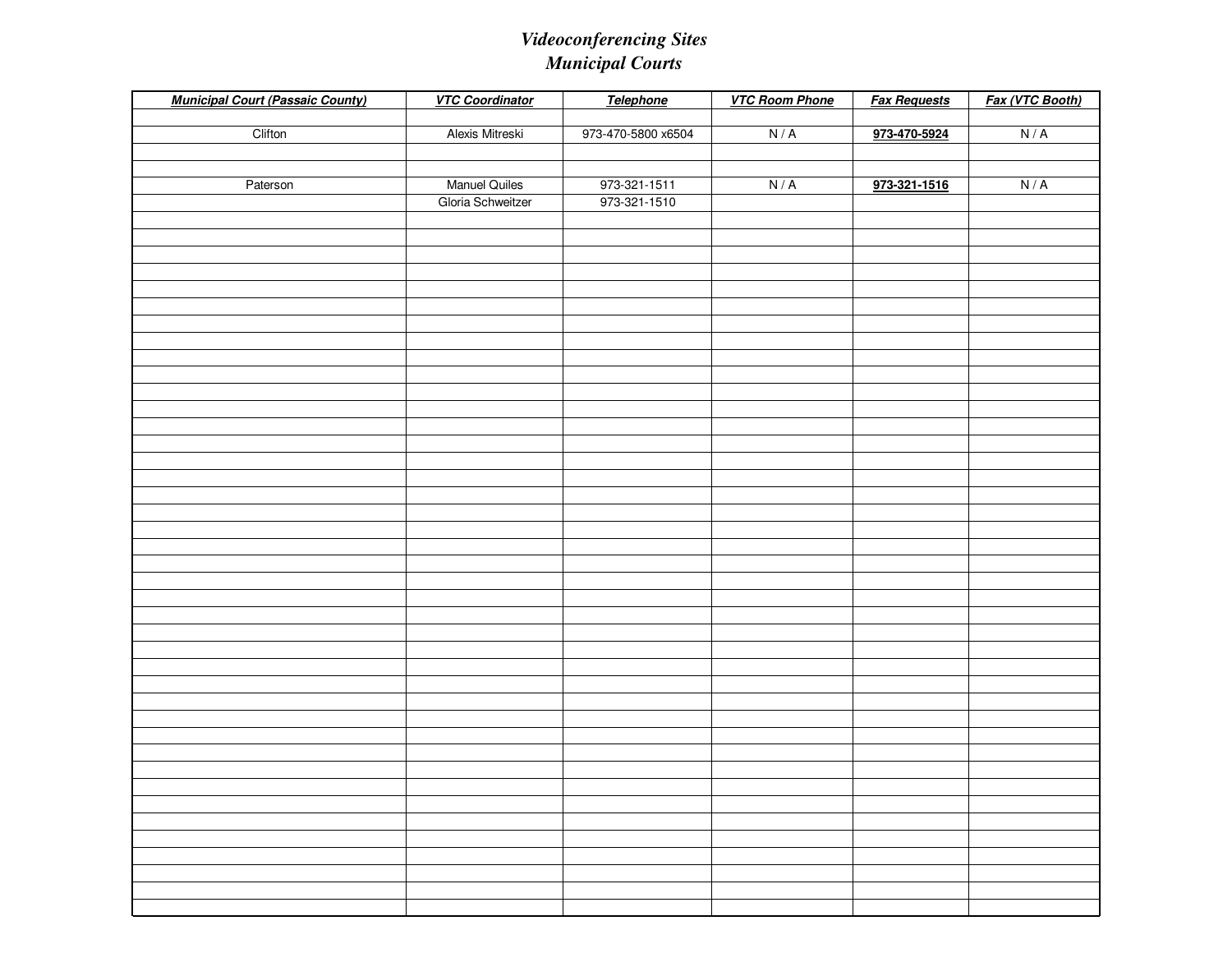| <b>Municipal Court (Salem County)</b> | <b>VTC Coordinator</b> | Telephone    | <b>VTC Room Phone</b> | <b>Fax Requests</b> | Fax (VTC Booth) |
|---------------------------------------|------------------------|--------------|-----------------------|---------------------|-----------------|
|                                       |                        |              |                       |                     |                 |
| Salem City                            | Kathy Spicer           | 856-935-1734 | N/A                   | 856-935-0319        | N/A             |
|                                       | Antonia Bubier         |              |                       |                     |                 |
|                                       |                        |              |                       |                     |                 |
|                                       |                        |              |                       |                     |                 |
|                                       |                        |              |                       |                     |                 |
|                                       |                        |              |                       |                     |                 |
|                                       |                        |              |                       |                     |                 |
|                                       |                        |              |                       |                     |                 |
|                                       |                        |              |                       |                     |                 |
|                                       |                        |              |                       |                     |                 |
|                                       |                        |              |                       |                     |                 |
|                                       |                        |              |                       |                     |                 |
|                                       |                        |              |                       |                     |                 |
|                                       |                        |              |                       |                     |                 |
|                                       |                        |              |                       |                     |                 |
|                                       |                        |              |                       |                     |                 |
|                                       |                        |              |                       |                     |                 |
|                                       |                        |              |                       |                     |                 |
|                                       |                        |              |                       |                     |                 |
|                                       |                        |              |                       |                     |                 |
|                                       |                        |              |                       |                     |                 |
|                                       |                        |              |                       |                     |                 |
|                                       |                        |              |                       |                     |                 |
|                                       |                        |              |                       |                     |                 |
|                                       |                        |              |                       |                     |                 |
|                                       |                        |              |                       |                     |                 |
|                                       |                        |              |                       |                     |                 |
|                                       |                        |              |                       |                     |                 |
|                                       |                        |              |                       |                     |                 |
|                                       |                        |              |                       |                     |                 |
|                                       |                        |              |                       |                     |                 |
|                                       |                        |              |                       |                     |                 |
|                                       |                        |              |                       |                     |                 |
|                                       |                        |              |                       |                     |                 |
|                                       |                        |              |                       |                     |                 |
|                                       |                        |              |                       |                     |                 |
|                                       |                        |              |                       |                     |                 |
|                                       |                        |              |                       |                     |                 |
|                                       |                        |              |                       |                     |                 |
|                                       |                        |              |                       |                     |                 |
|                                       |                        |              |                       |                     |                 |
|                                       |                        |              |                       |                     |                 |
|                                       |                        |              |                       |                     |                 |
|                                       |                        |              |                       |                     |                 |
|                                       |                        |              |                       |                     |                 |
|                                       |                        |              |                       |                     |                 |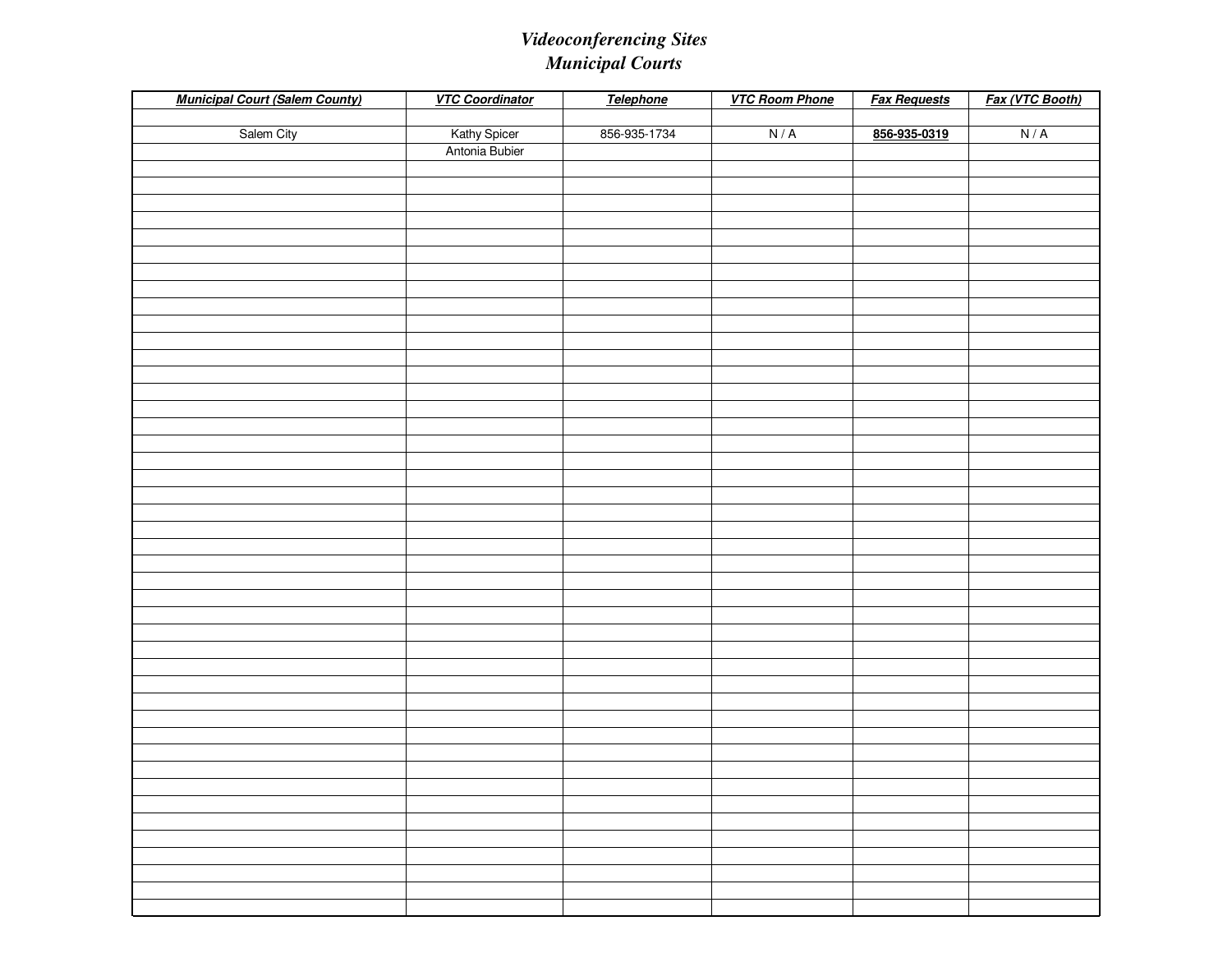| <b>Municipal Court (Somerset County)</b> | <b>VTC Coordinator</b> | Telephone          | <b>VTC Room Phone</b> | <b>Fax Requests</b> | Fax (VTC Booth) |
|------------------------------------------|------------------------|--------------------|-----------------------|---------------------|-----------------|
| Bedminster                               | Carmela Sibila         | 908-212-7020 x302  | N/A                   | 908-212-7006        | N/A             |
|                                          | Jenny Yeager           | 908-212-7020 x303  |                       |                     |                 |
|                                          |                        |                    |                       |                     |                 |
|                                          |                        |                    |                       |                     |                 |
| Bernards Township                        | <b>Carol Miller</b>    | 908-204-3039       | 908-204-3034          | 908-696-0385        | N/A             |
|                                          | Nancy Skoriak          | 908-630-5538       |                       |                     |                 |
|                                          | Lucy De Leon           | 908-204-3035       |                       |                     |                 |
|                                          |                        |                    |                       |                     |                 |
|                                          |                        |                    |                       |                     |                 |
| <b>Bound Brook</b>                       | Loretta Duardo         | 732-356-0833 x640  | N/A                   | 732-356-0781        | N/A             |
|                                          | Yesenia Rios           | 732-356-0833 x629  |                       |                     |                 |
|                                          |                        |                    |                       |                     |                 |
| Branchburg                               | Ruth Mulligan          | 908-526-1300 x126  | N/A                   | 908-526-5870        | N/A             |
|                                          | Gwen Dugasz            | 908-526-1300 x127  |                       |                     |                 |
|                                          |                        |                    |                       |                     |                 |
|                                          |                        |                    |                       |                     |                 |
| Bridgewater                              | Audrey Lipinski        | 908-725-6375 x326  | N/A                   | 908-704-9208        | N/A             |
|                                          | <b>Cindy Donnelly</b>  | 908-725-6375 x325  |                       |                     |                 |
|                                          |                        |                    |                       |                     |                 |
|                                          |                        |                    |                       |                     |                 |
| Far Hills                                | Marjorie Freeman       | 908-781-1911       | N/A                   | 908-781-6048        | N/A             |
|                                          |                        |                    |                       |                     |                 |
| Franklin                                 | Damaris Santiago       | 732-873-2500 x260  | N/A                   | 732-873-8080        | N/A             |
|                                          | Maria DiMarzio         | 732-873-2500 x262  |                       |                     |                 |
|                                          |                        |                    |                       |                     |                 |
|                                          |                        |                    |                       |                     |                 |
| Green Brook                              | Janyne Syntscha        | 732-968-1110 x6611 | N/A                   | 732-968-5035        | N/A             |
|                                          | Anne Tucker            | 732-968-1110 x6612 |                       |                     |                 |
|                                          |                        |                    |                       |                     |                 |
|                                          |                        |                    |                       |                     |                 |
| Hillsborough                             | Lori Zelasko           | 908-369-3532       | N/A                   | 908-369-4401        | N/A             |
|                                          | Jim Haurey             | 908-369-4313 x170  |                       |                     |                 |
|                                          |                        |                    |                       |                     |                 |
|                                          |                        |                    |                       |                     |                 |
| Manville                                 | Jennifer Jeremiah      | 908-526-6020 x104  | N/A                   | 908-526-5822        | N/A             |
|                                          |                        |                    |                       |                     |                 |
|                                          |                        |                    |                       |                     |                 |
| North Plainfield                         | Geraldine Badger       | 908-769-2944       | N/A                   | 908-769-2266        | N/A             |
|                                          | Jodi Hansen            | 908-769-2946       |                       |                     |                 |
|                                          |                        |                    |                       |                     |                 |
|                                          |                        |                    |                       |                     |                 |
|                                          |                        |                    |                       |                     |                 |
|                                          |                        |                    |                       |                     |                 |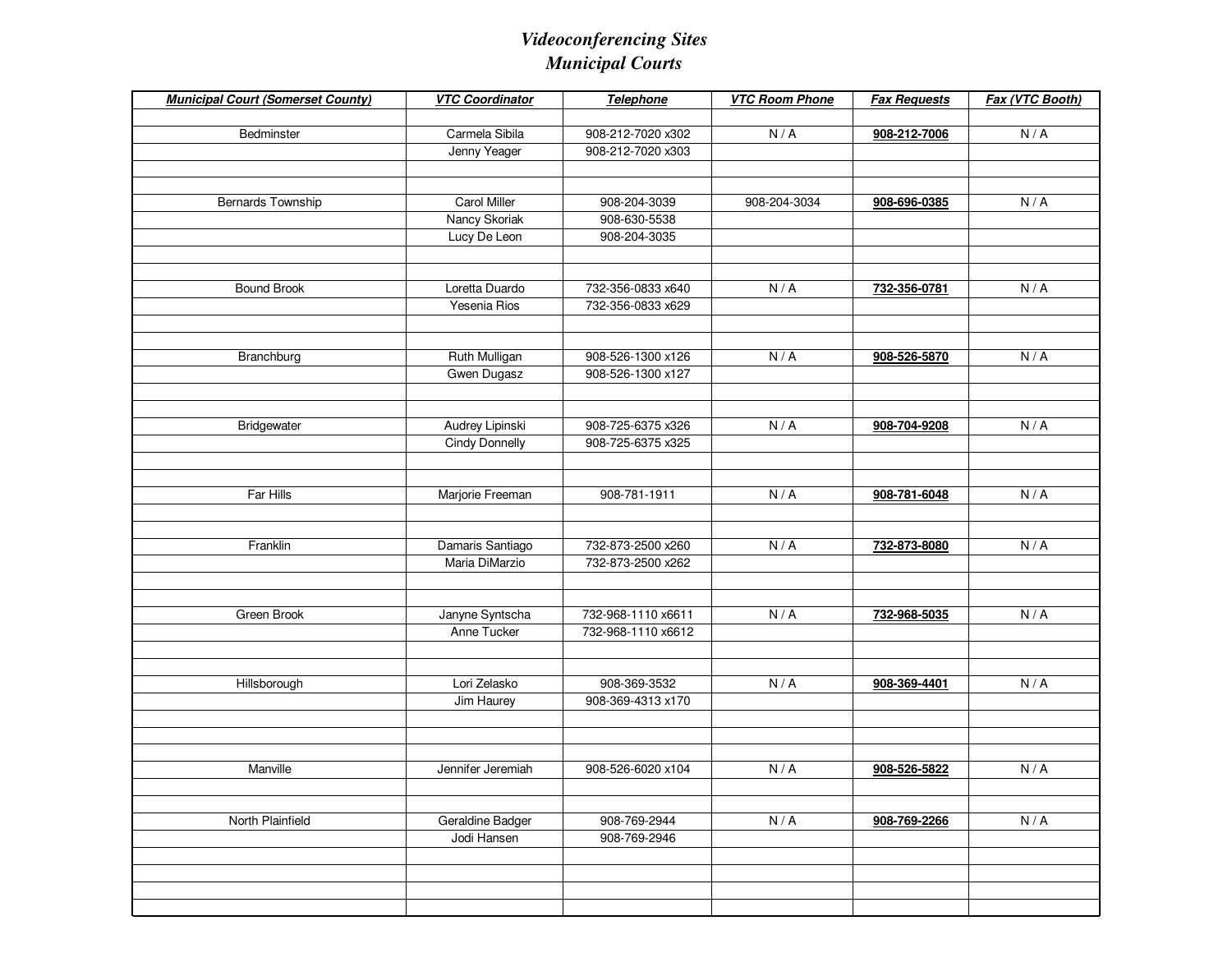| <b>Municipal Court (Somerset County)</b> | <b>VTC Coordinator</b> | <b>Telephone</b> | <b>VTC Room Phone</b> | <b>Fax Requests</b> | Fax (VTC Booth) |
|------------------------------------------|------------------------|------------------|-----------------------|---------------------|-----------------|
| Peapack-Gladstone                        | Vicki Mangulson        | 908-234-2255     | N/A                   | 908-719-8627        | N/A             |
|                                          | Brenda Zimmerman       |                  |                       |                     |                 |
|                                          | Anne Naylor            |                  |                       |                     |                 |
|                                          |                        |                  |                       |                     |                 |
|                                          |                        |                  |                       |                     |                 |
| Raritan                                  | Donna Foran            | 908-782-8818     | N/A                   | 908-806-6478        | N/A             |
|                                          | Kim Pitchford          |                  |                       |                     |                 |
|                                          |                        |                  |                       |                     |                 |
| Somerville                               | Corrine F. Legge       | 908-704-6991     | N/A                   | 908-722-0502        | N/A             |
|                                          |                        |                  |                       |                     |                 |
|                                          |                        |                  |                       |                     |                 |
| South Bound Brook                        | Genoveva Casteneda     | 732-356-0258 x4  | N/A                   | 732-356-6451        | N/A             |
|                                          | Marianne Manley        | 732-356-0258 x4  |                       |                     |                 |
|                                          |                        |                  |                       |                     |                 |
|                                          |                        |                  |                       |                     |                 |
| Warren                                   | Lisa Bach              | 908-753-1225     | N/A                   | 908-753-8118        | N/A             |
|                                          | Debbie Campanelli      | 908-753-1225     |                       |                     |                 |
|                                          |                        |                  |                       |                     |                 |
| Watchung                                 | Pam Steves             | 908-757-1407     | N/A                   | 908-757-0608        | N/A             |
|                                          | Loretta Sphunder       |                  |                       |                     |                 |
|                                          |                        |                  |                       |                     |                 |
|                                          |                        |                  |                       |                     |                 |
|                                          |                        |                  |                       |                     |                 |
|                                          |                        |                  |                       |                     |                 |
|                                          |                        |                  |                       |                     |                 |
|                                          |                        |                  |                       |                     |                 |
|                                          |                        |                  |                       |                     |                 |
|                                          |                        |                  |                       |                     |                 |
|                                          |                        |                  |                       |                     |                 |
|                                          |                        |                  |                       |                     |                 |
|                                          |                        |                  |                       |                     |                 |
|                                          |                        |                  |                       |                     |                 |
|                                          |                        |                  |                       |                     |                 |
|                                          |                        |                  |                       |                     |                 |
|                                          |                        |                  |                       |                     |                 |
|                                          |                        |                  |                       |                     |                 |
|                                          |                        |                  |                       |                     |                 |
|                                          |                        |                  |                       |                     |                 |
|                                          |                        |                  |                       |                     |                 |
|                                          |                        |                  |                       |                     |                 |
|                                          |                        |                  |                       |                     |                 |
|                                          |                        |                  |                       |                     |                 |
|                                          |                        |                  |                       |                     |                 |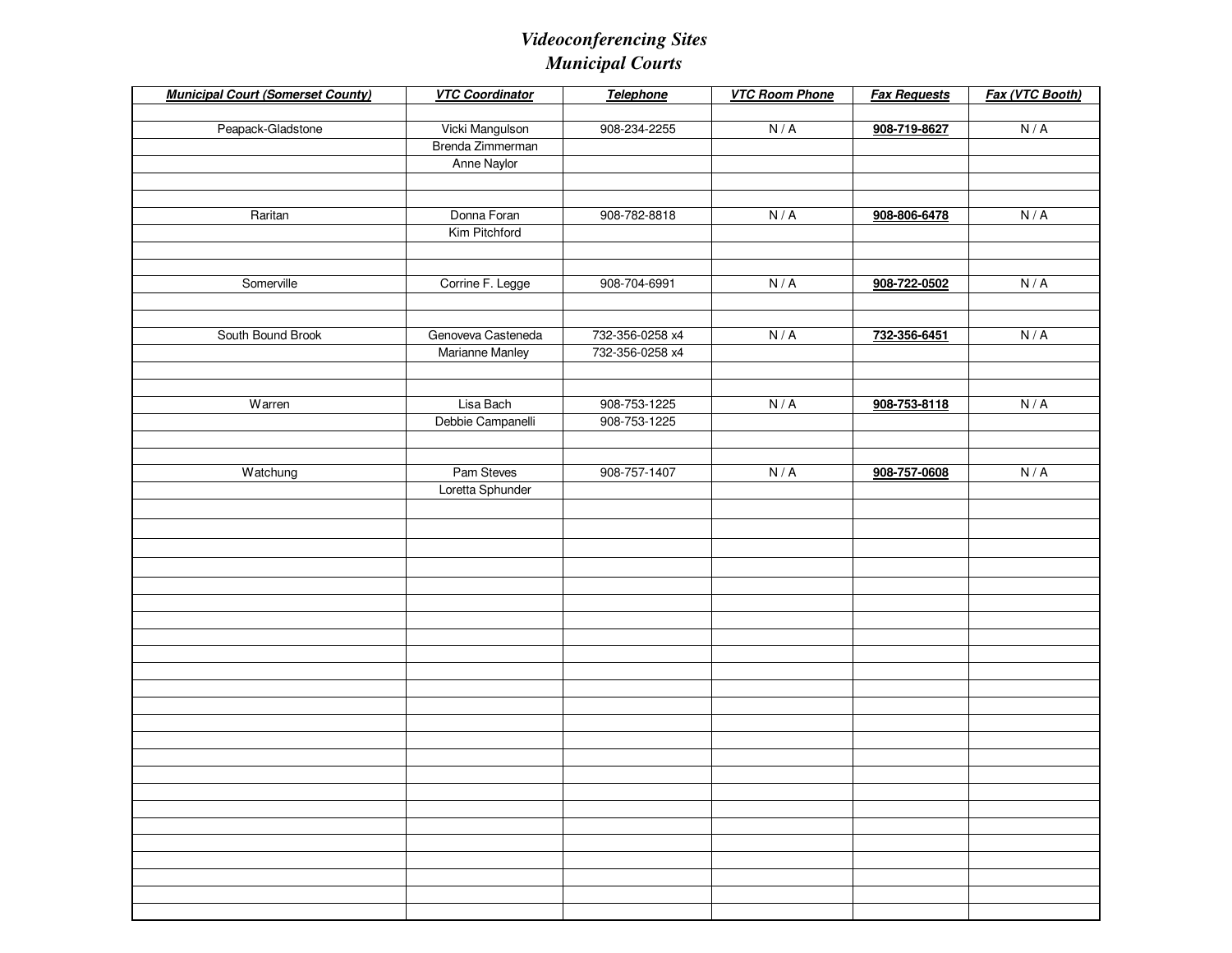| <b>Municipal Court (Sussex County)</b> | <b>VTC Coordinator</b> | Telephone             | <b>VTC Room Phone</b> | <b>Fax Requests</b> | Fax (VTC Booth)       |
|----------------------------------------|------------------------|-----------------------|-----------------------|---------------------|-----------------------|
|                                        |                        |                       |                       |                     |                       |
|                                        |                        |                       |                       |                     |                       |
| <b>NONE AVAILABLE</b>                  | <b>NONE AVAILABLE</b>  | <b>NONE AVAILABLE</b> | <b>NONE AVAILABLE</b> | N/A                 | <b>NONE AVAILABLE</b> |
|                                        |                        |                       |                       |                     |                       |
|                                        |                        |                       |                       |                     |                       |
|                                        |                        |                       |                       |                     |                       |
|                                        |                        |                       |                       |                     |                       |
|                                        |                        |                       |                       |                     |                       |
|                                        |                        |                       |                       |                     |                       |
|                                        |                        |                       |                       |                     |                       |
|                                        |                        |                       |                       |                     |                       |
|                                        |                        |                       |                       |                     |                       |
|                                        |                        |                       |                       |                     |                       |
|                                        |                        |                       |                       |                     |                       |
|                                        |                        |                       |                       |                     |                       |
|                                        |                        |                       |                       |                     |                       |
|                                        |                        |                       |                       |                     |                       |
|                                        |                        |                       |                       |                     |                       |
|                                        |                        |                       |                       |                     |                       |
|                                        |                        |                       |                       |                     |                       |
|                                        |                        |                       |                       |                     |                       |
|                                        |                        |                       |                       |                     |                       |
|                                        |                        |                       |                       |                     |                       |
|                                        |                        |                       |                       |                     |                       |
|                                        |                        |                       |                       |                     |                       |
|                                        |                        |                       |                       |                     |                       |
|                                        |                        |                       |                       |                     |                       |
|                                        |                        |                       |                       |                     |                       |
|                                        |                        |                       |                       |                     |                       |
|                                        |                        |                       |                       |                     |                       |
|                                        |                        |                       |                       |                     |                       |
|                                        |                        |                       |                       |                     |                       |
|                                        |                        |                       |                       |                     |                       |
|                                        |                        |                       |                       |                     |                       |
|                                        |                        |                       |                       |                     |                       |
|                                        |                        |                       |                       |                     |                       |
|                                        |                        |                       |                       |                     |                       |
|                                        |                        |                       |                       |                     |                       |
|                                        |                        |                       |                       |                     |                       |
|                                        |                        |                       |                       |                     |                       |
|                                        |                        |                       |                       |                     |                       |
|                                        |                        |                       |                       |                     |                       |
|                                        |                        |                       |                       |                     |                       |
|                                        |                        |                       |                       |                     |                       |
|                                        |                        |                       |                       |                     |                       |
|                                        |                        |                       |                       |                     |                       |
|                                        |                        |                       |                       |                     |                       |
|                                        |                        |                       |                       |                     |                       |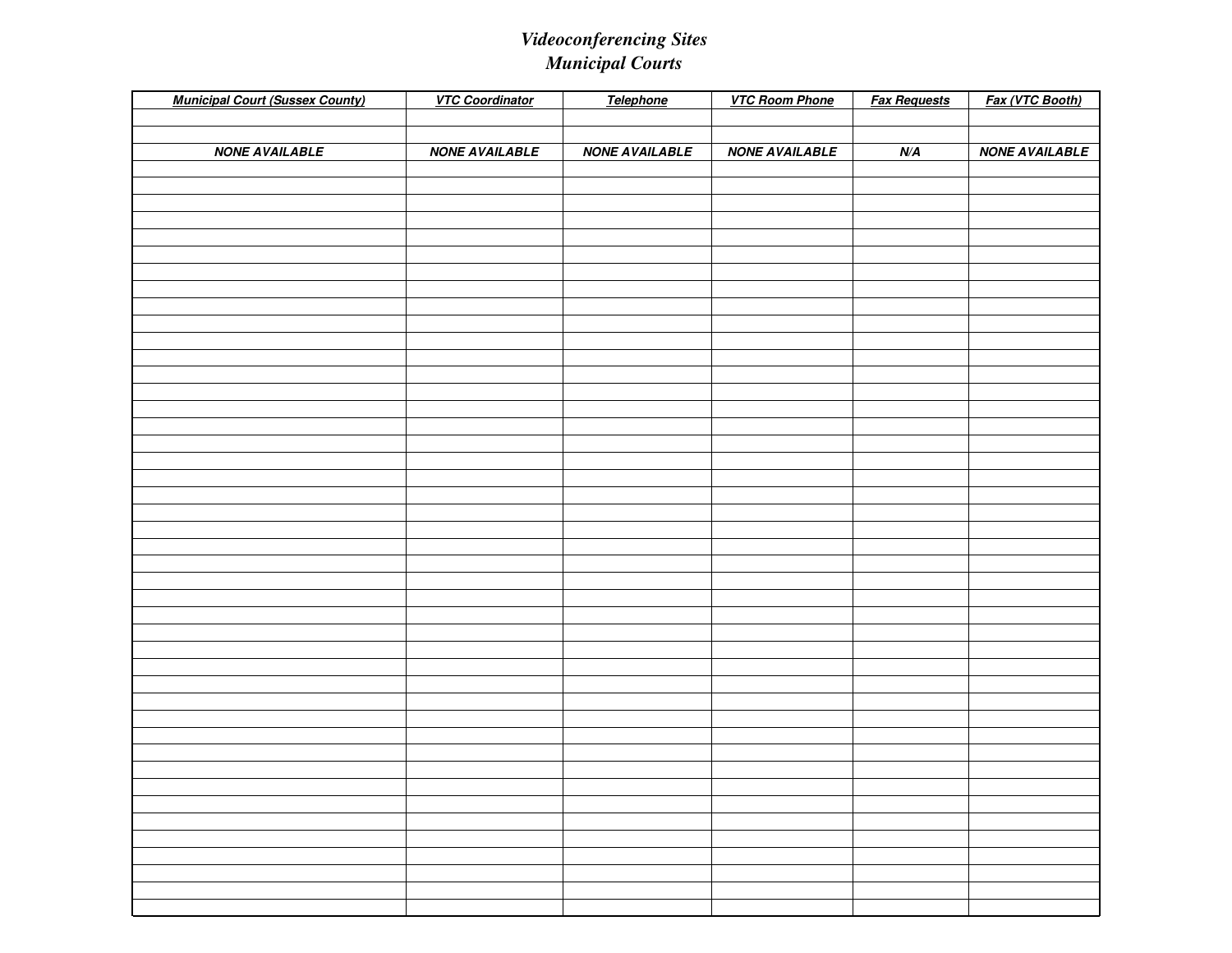| <b>Municipal Court (Union County)</b> | <b>VTC Coordinator</b>                   | Telephone                    | <b>VTC Room Phone</b> | <b>Fax Requests</b> | Fax (VTC Booth) |
|---------------------------------------|------------------------------------------|------------------------------|-----------------------|---------------------|-----------------|
| Elizabeth                             | Teresa Estrada                           | 908-558-6822                 | N/A                   | 908-558-1503        | N/A             |
|                                       | Margaret Gonzalez                        | 908-558-6804                 |                       |                     |                 |
|                                       | Patricia Golddate                        | 908-558-6835                 |                       |                     |                 |
|                                       |                                          |                              |                       |                     |                 |
|                                       |                                          |                              |                       |                     |                 |
| Linden                                | Elizabeth Gavigan<br>Doretha Blassingame | 908-474-8429<br>908-474-8546 | N/A                   | 908-474-8619        | N/A             |
|                                       |                                          |                              |                       |                     |                 |
|                                       |                                          |                              |                       |                     |                 |
| Plainfield                            | Jasmine Bradley                          | 908-753-3081                 | N/A                   | 908-753-3030        | N/A             |
|                                       | Lashonn Durant                           | 908-753-3081                 |                       |                     |                 |
|                                       |                                          |                              |                       |                     |                 |
| Rahway                                | Marylene Sheppard                        | 732-827-2039                 | N/A                   | 732-381-9879        | N/A             |
|                                       |                                          |                              |                       |                     |                 |
|                                       |                                          |                              |                       |                     |                 |
| Union Township                        | Donna Brooke                             | 908-851-5410                 | N/A                   | 908-851-5256        | N/A             |
|                                       | Pat Nasta                                | 908-851-5403                 |                       |                     |                 |
|                                       |                                          |                              |                       |                     |                 |
|                                       |                                          |                              |                       |                     |                 |
|                                       |                                          |                              |                       |                     |                 |
|                                       |                                          |                              |                       |                     |                 |
|                                       |                                          |                              |                       |                     |                 |
|                                       |                                          |                              |                       |                     |                 |
|                                       |                                          |                              |                       |                     |                 |
|                                       |                                          |                              |                       |                     |                 |
|                                       |                                          |                              |                       |                     |                 |
|                                       |                                          |                              |                       |                     |                 |
|                                       |                                          |                              |                       |                     |                 |
|                                       |                                          |                              |                       |                     |                 |
|                                       |                                          |                              |                       |                     |                 |
|                                       |                                          |                              |                       |                     |                 |
|                                       |                                          |                              |                       |                     |                 |
|                                       |                                          |                              |                       |                     |                 |
|                                       |                                          |                              |                       |                     |                 |
|                                       |                                          |                              |                       |                     |                 |
|                                       |                                          |                              |                       |                     |                 |
|                                       |                                          |                              |                       |                     |                 |
|                                       |                                          |                              |                       |                     |                 |
|                                       |                                          |                              |                       |                     |                 |
|                                       |                                          |                              |                       |                     |                 |
|                                       |                                          |                              |                       |                     |                 |
|                                       |                                          |                              |                       |                     |                 |
|                                       |                                          |                              |                       |                     |                 |
|                                       |                                          |                              |                       |                     |                 |